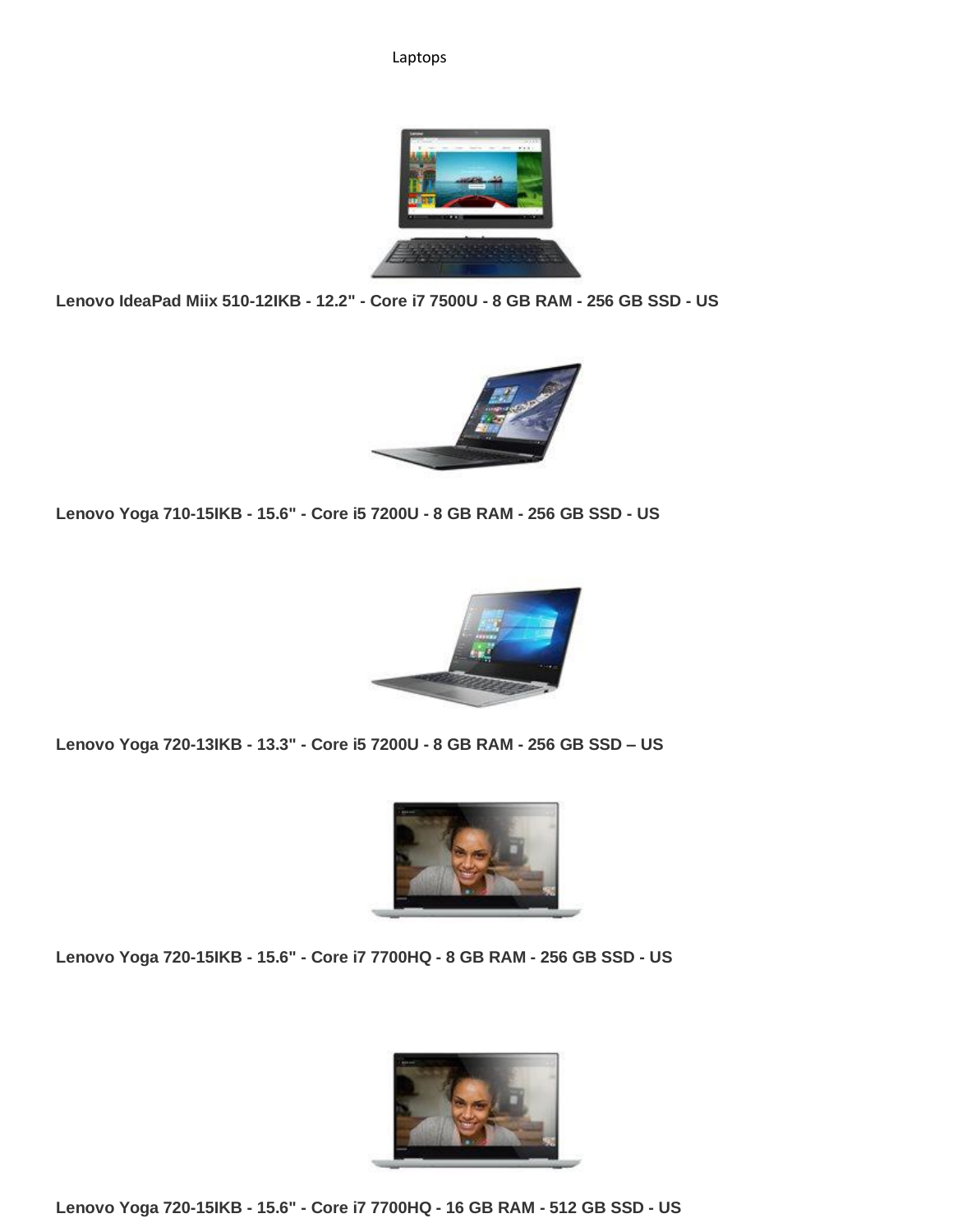

**Lenovo Yoga 710-11IKB - 11.6" - Pentium 4410Y - 4 GB RAM - 128 GB SSD - US**



**Lenovo Yoga 910-13IKB - 13.9" - Core i7 7500U - 16 GB RAM - 1 TB SSD - US**



**Lenovo Yoga 720-13IKB - 13.3" - Core i5 7200U - 4 GB RAM - 128 GB SSD - US**



**Lenovo Yoga 910-13IKB - 13.9" - Core i7 7500U - 8 GB RAM - 256 GB SSD - US**



**Lenovo IdeaPad 710S Plus-13IKB - 13.3" - Core i7 7500U - 8 GB RAM - 256 GB SSD - US**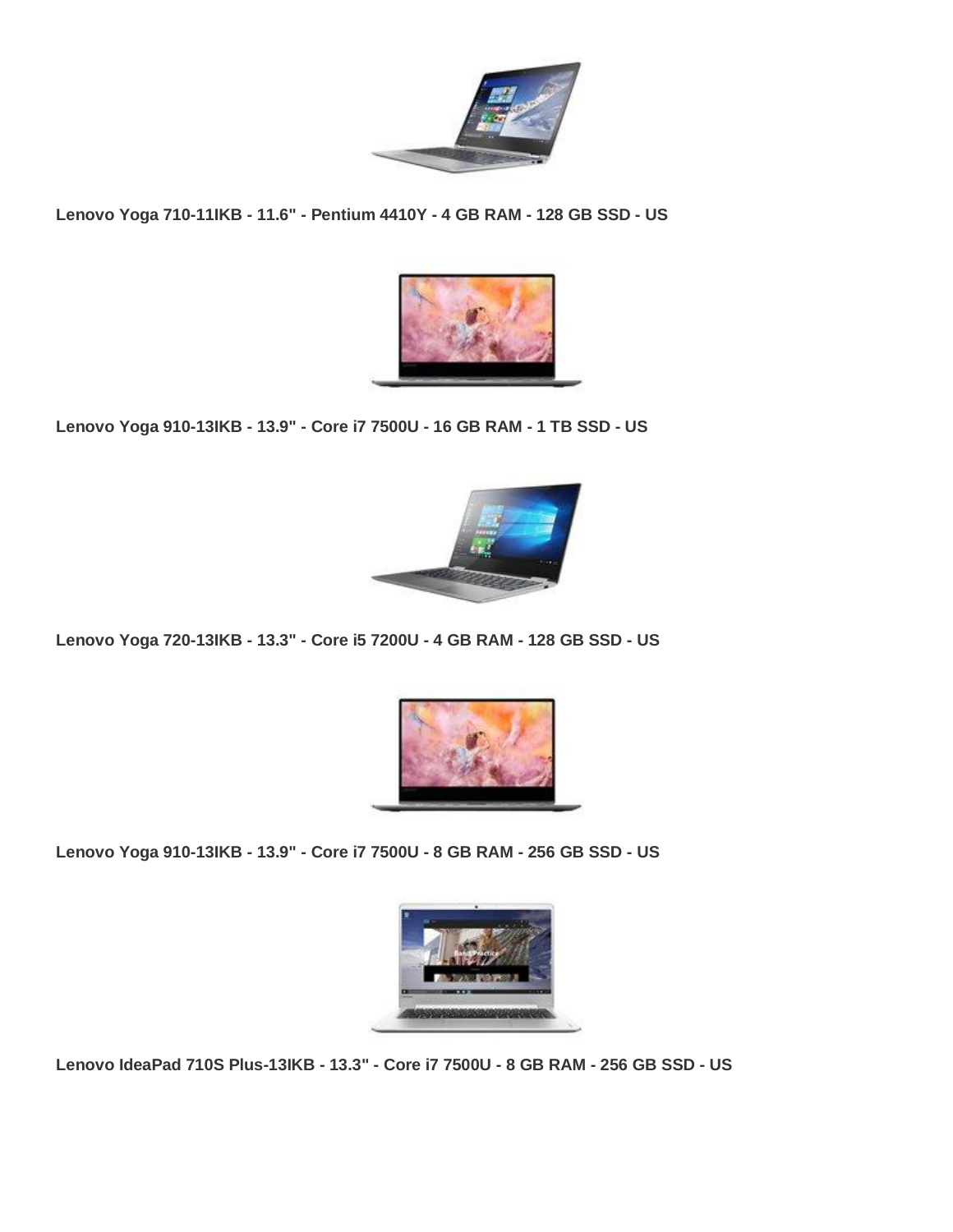

**Lenovo Flex 4 1580 - 15.6" - Core i3 7100U - 8 GB RAM - 1 TB HDD - US**



**Lenovo ThinkPad X1 Tablet (2nd Gen) - 12" - Core i5 7Y57 - 8 GB RAM - 256 GB SSD - US**



**Lenovo ThinkPad X1 Tablet (2nd Gen) - 12" - Core i7 7Y75 - 8 GB RAM - 256 GB SSD - US**



**Lenovo IdeaPad 100S-14IBR - 14" - Celeron N3050 - 2 GB RAM - 64 GB eMMC - US**



**Lenovo Flex 11 Chromebook - 11.6" - MT8173c - 4 GB RAM - 32 GB eMMC - US**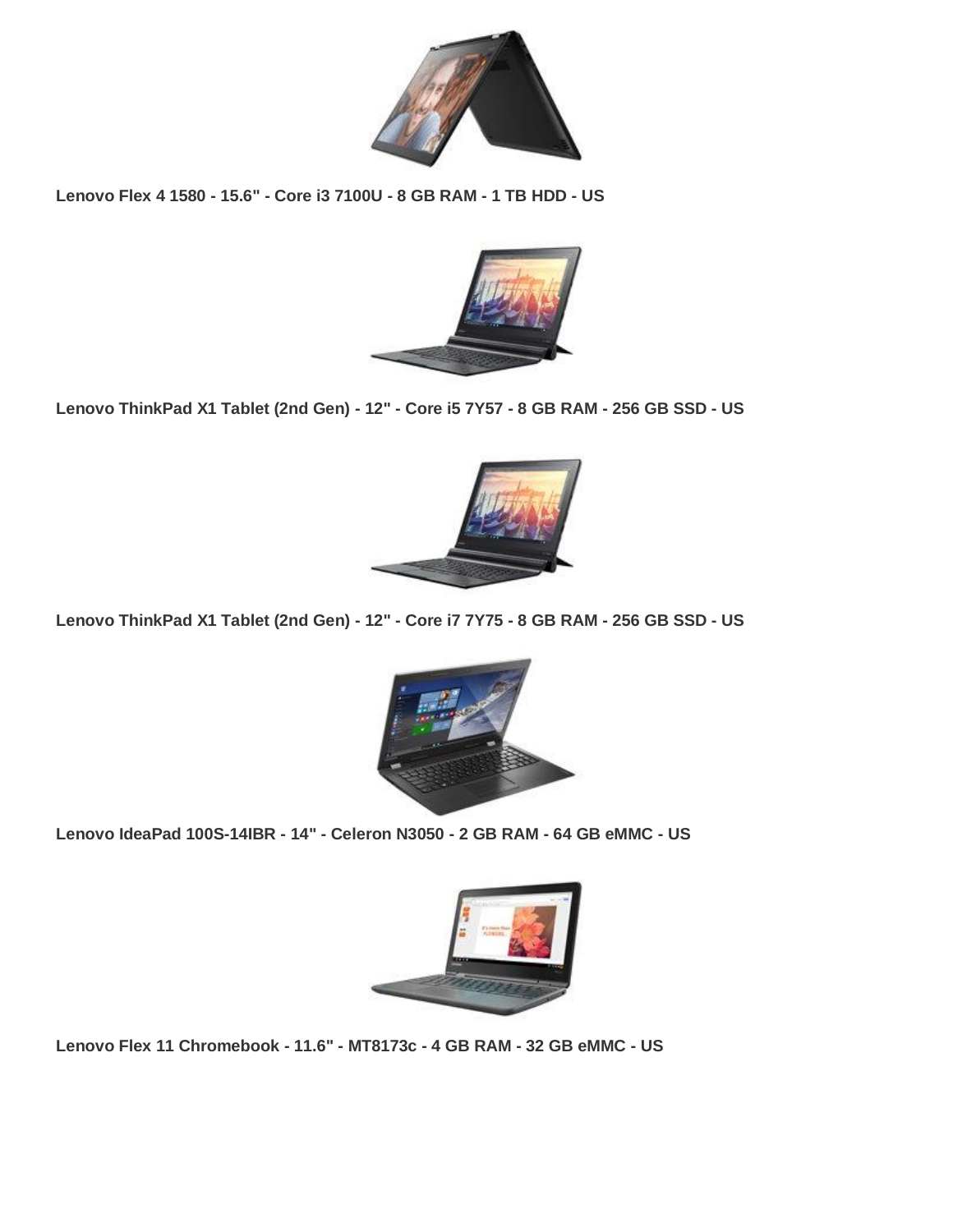

**Lenovo IdeaPad 320-15ABR - 15.6" - A12 9720P - 8 GB RAM - 1 TB HDD - US**



**Lenovo IdeaPad 110-15ACL - 15.6" - A6 7310 - 4 GB RAM - 500 GB HDD - US**



**Lenovo Yoga 910-13IKB Glass - 13.9" - Core i7 7500U - 8 GB RAM - 256 GB SSD - US**



**Lenovo Yoga 910-13IKB Glass - 13.9" - Core i7 7500U - 8 GB RAM - 256 GB SSD - US**



**Lenovo Yoga 720-13IKB - 13.3" - Core i5 8250U - 8 GB RAM - 256 GB SSD - US**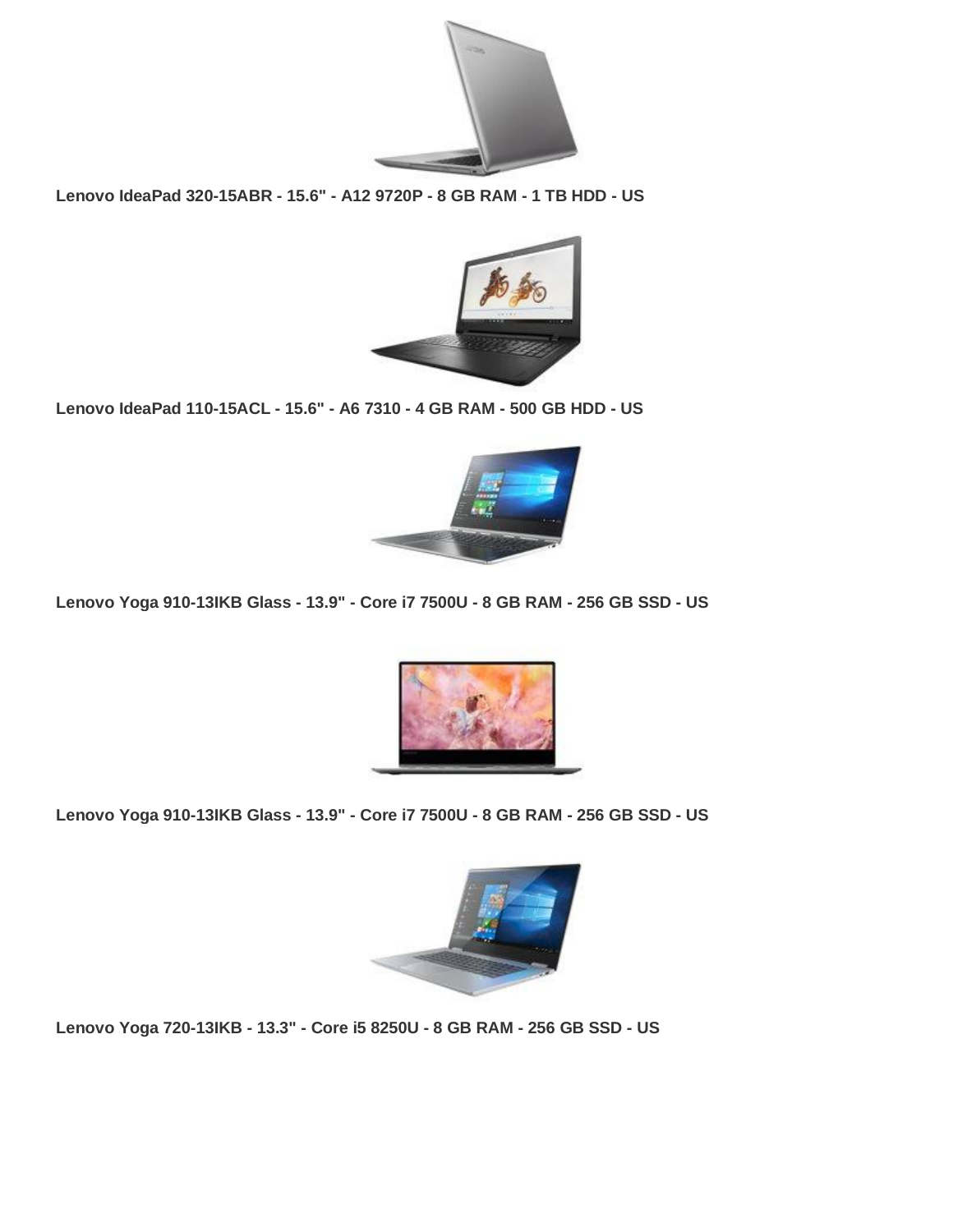

**Lenovo Yoga 920-13IKB - 13.9" - Core i7 8550U - 16 GB RAM - 512 GB SSD - US**



**Lenovo Yoga 920-13IKB - 13.9" - Core i7 8550U - 8 GB RAM - 256 GB SSD - US**



**Lenovo Yoga 720-12IKB - 12.5" - Core i5 7200U - 8 GB RAM - 128 GB SSD - US**



**Lenovo ThinkPad A475 - 14" - A12 PRO-9800B - 16 GB RAM - 512 GB SSD - US**



**Lenovo IdeaPad 320-17IKB - 17.3" - Core i5 7200U - 8 GB RAM - 1 TB HDD - US**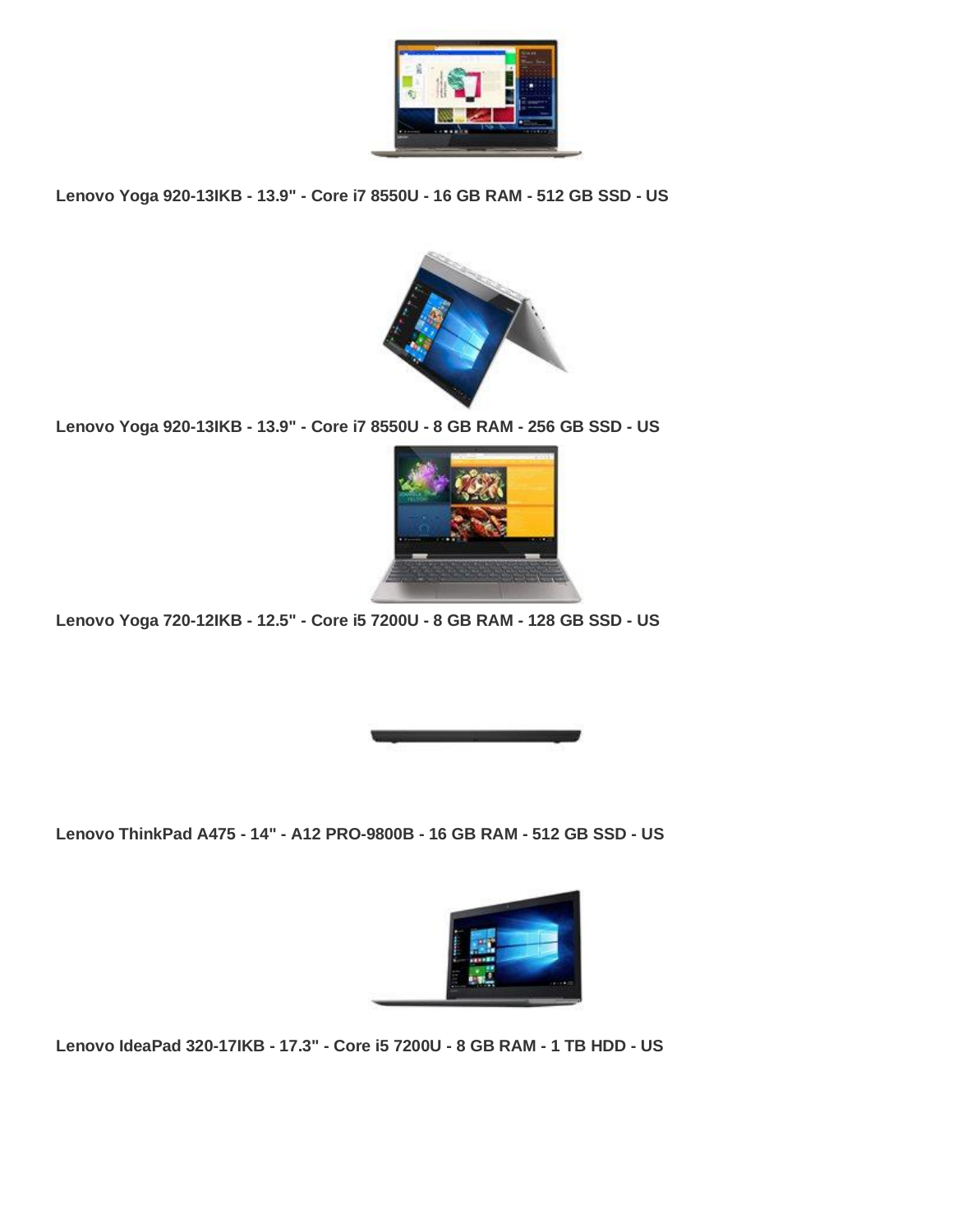

**Lenovo Miix 520-12IKB - 12.2" - Core i5 8250U - 8 GB RAM - 256 GB SSD - US**



**Lenovo IdeaPad 120S-11IAP - 11.6" - Celeron N3350 - 2 GB RAM - 32 GB eMMC - US**



**Lenovo IdeaPad 120S-14IAP - 14" - Celeron N3350 - 2 GB RAM - 32 GB eMMC - US**



**Lenovo Yoga 920-13IKB - 13.9" - Core i7 8550U - 8 GB RAM - 256 GB SSD - US**



**Lenovo Yoga 720-12IKB - 12.5" - Core i3 7100U - 4 GB RAM - 128 GB SSD - US**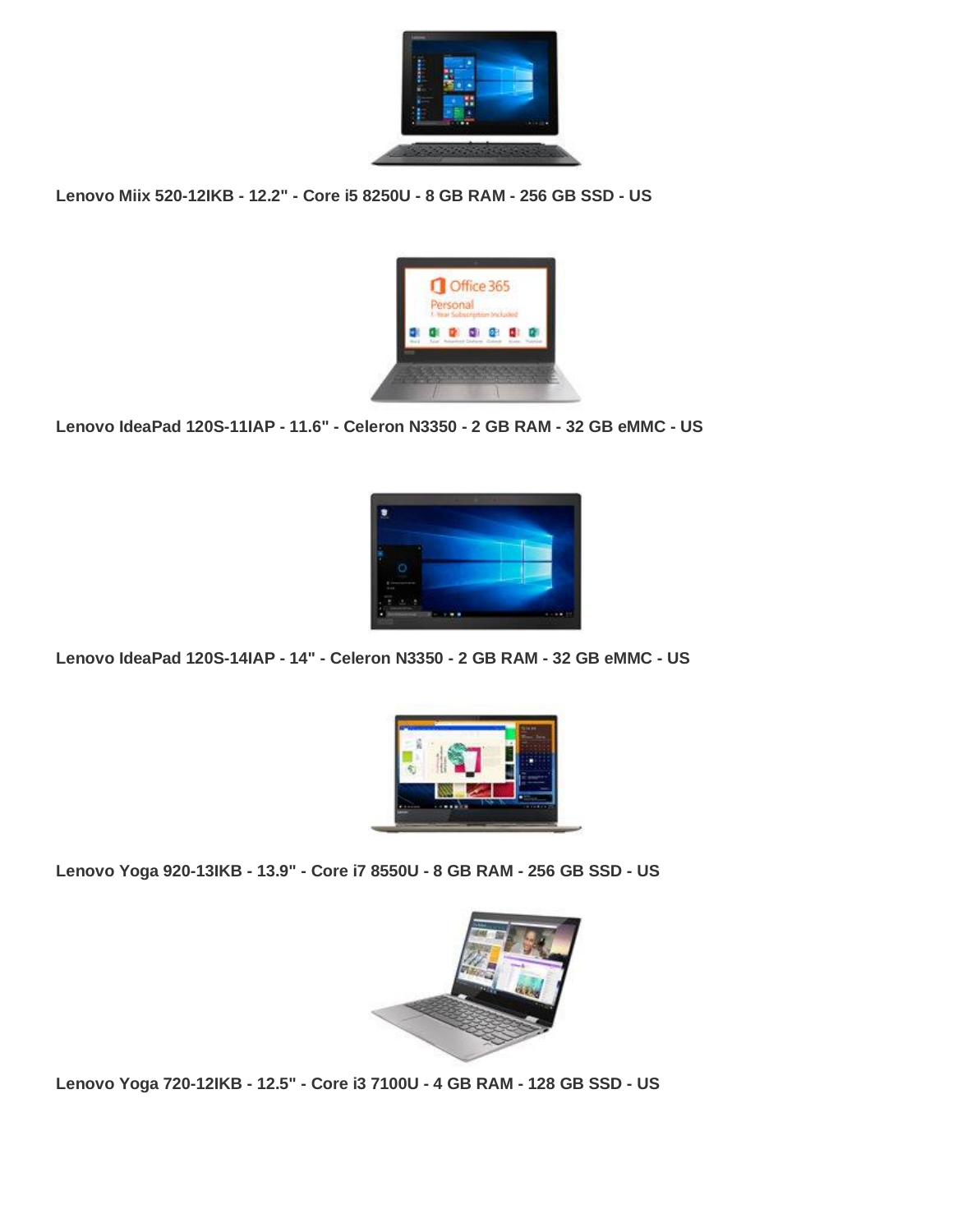

**Lenovo IdeaPad 2 in1-14 - 14" - Pentium 4415U - 4 GB RAM - 500 GB HDD - US**



**Lenovo IdeaPad 2 in1-11 - 11.6" - Celeron N3350 - 2 GB RAM - 64 GB eMMC - US**



**Lenovo Yoga 920-13IKB - 13.9" - Core i7 8550U - 16 GB RAM - 512 GB SSD - US**



**Lenovo Yoga 920-13IKB Glass Star Wars - 13.9" - Core i7 8550U - 16 GB RAM - 512 GB SSD**



**Lenovo Legion Y520-15IKBM - 15.6" - Core i7 7700HQ - 8 GB RAM - 256 GB SSD - US**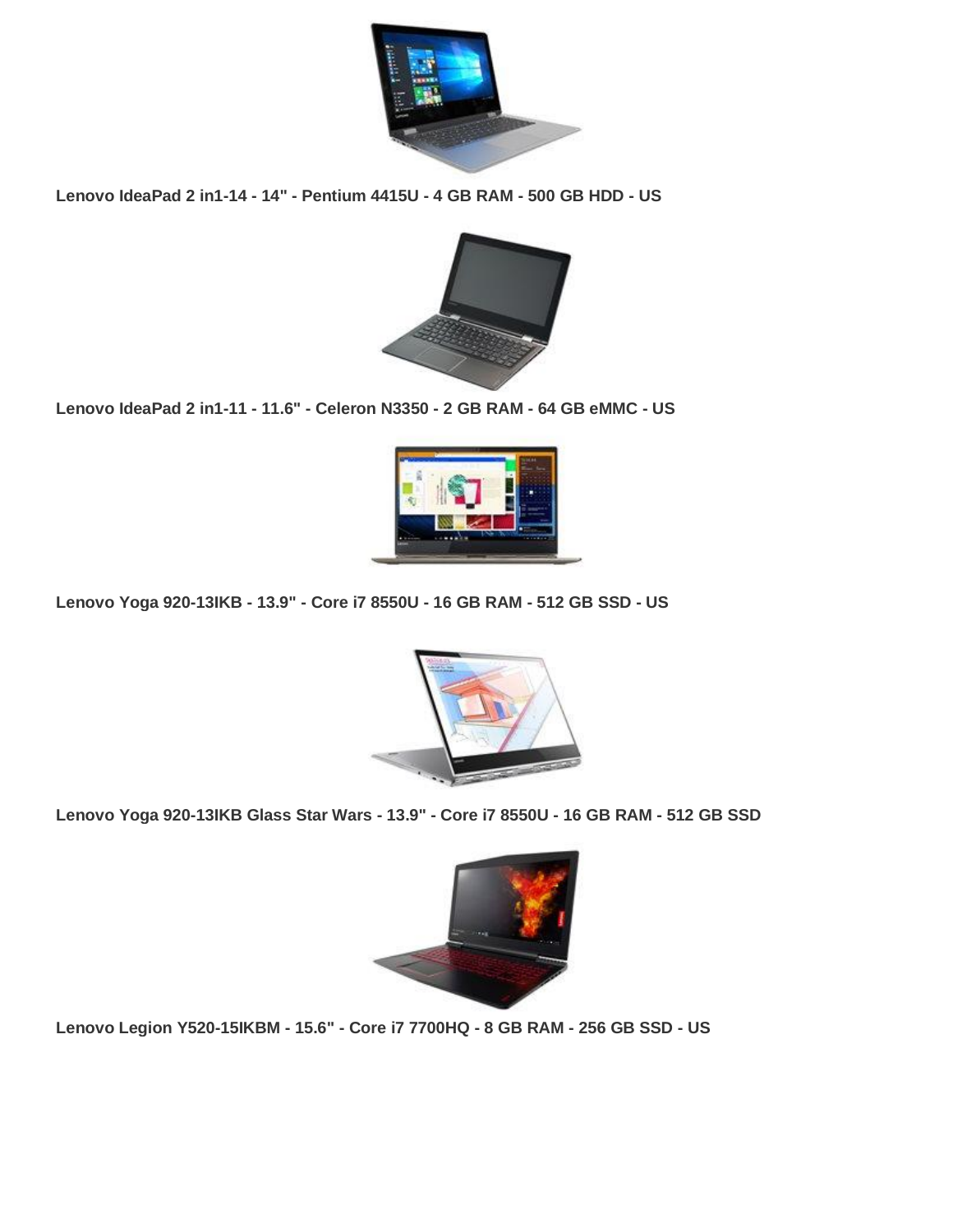

**Lenovo IdeaPad 320-15ABR - 15.6" - A12 9720P - 8 GB RAM - 1 TB HDD - US**



**Lenovo ThinkPad X1 Carbon (6th Gen) - 14" - Core i7 8650U - 16 GB RAM - 512 GB SSD - US**



**Lenovo ThinkPad T480s - 14" - Core i5 8250U - 8 GB RAM - 256 GB SSD - US**



**Lenovo ThinkPad T480s - 14" - Core i5 8350U - 8 GB RAM - 256 GB SSD - US**



**Lenovo IdeaPad 330S-15IKB - 15.6" - Core i5 8250U - 8 GB RAM - 256 GB SSD - US**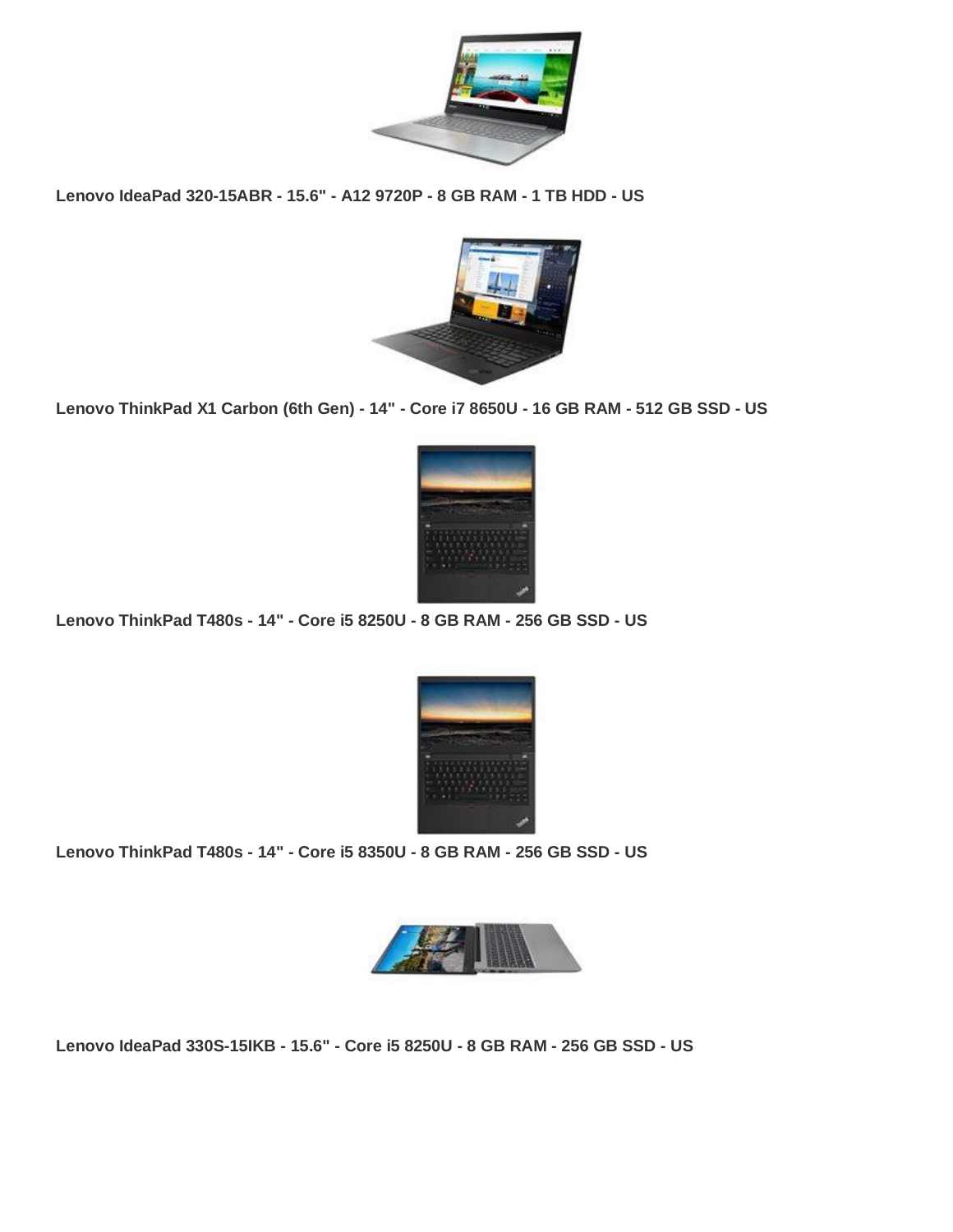

**Lenovo IdeaPad 330-15ARR Touch - 15.6" - Ryzen 5 2500U - 8 GB RAM - 1 TB HDD - US**



**Lenovo IdeaPad 330-15ARR - 15.6" - Ryzen 5 2500U - 8 GB RAM - 1 TB HDD - US**



**Lenovo IdeaPad 330S-15IKB - 15.6" - Core i3 8130U - 6 GB RAM - 1 TB HDD - US**



**Lenovo IdeaPad 330-17AST - 17.3" - A9 9425 - 8 GB RAM - 1 TB HDD - US**



**Lenovo IdeaPad 330-15IKBR - 15.6" - Core i3 8130U - 4 GB RAM - 1 TB HDD - US**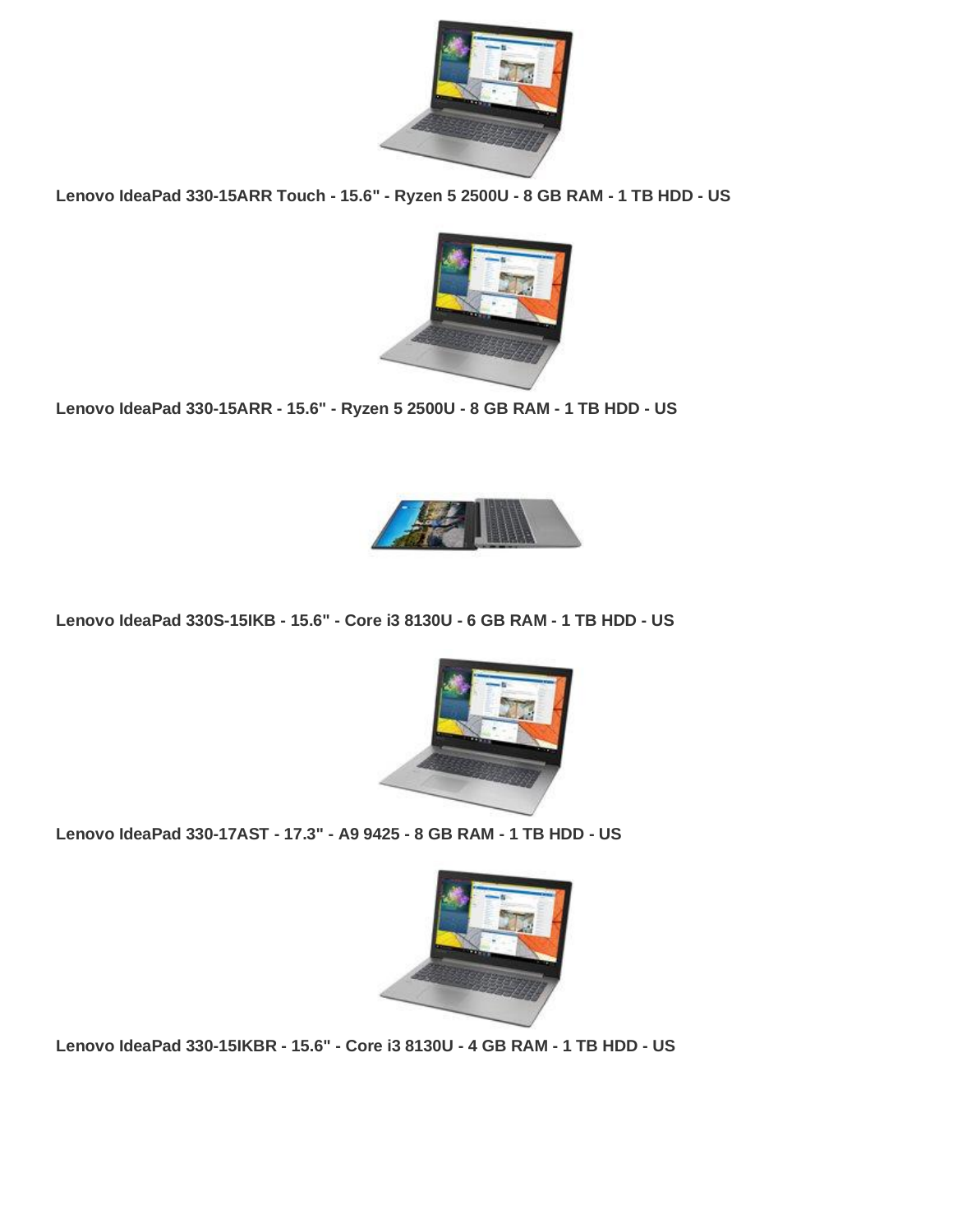

**Lenovo IdeaPad 330-17AST - 17.3" - A6 9225 - 4 GB RAM - 1 TB HDD - US**



**Lenovo IdeaPad 330-15IGM - 15.6" - Pentium Silver N5000 - 4 GB RAM - 500 GB HDD - US**



**Lenovo IdeaPad 330-17ICH - 17.3" - Core i7 8750H - 16 GB RAM - 1 TB HDD - US**



**Lenovo IdeaPad 530S-14IKB - 14" - Core i7 8550U - 8 GB RAM - 256 GB SSD - US**



**Lenovo IdeaPad 330-15IKB Touch - 15.6" - Core i7 8550U - 16 GB RAM - 1 TB HDD - US**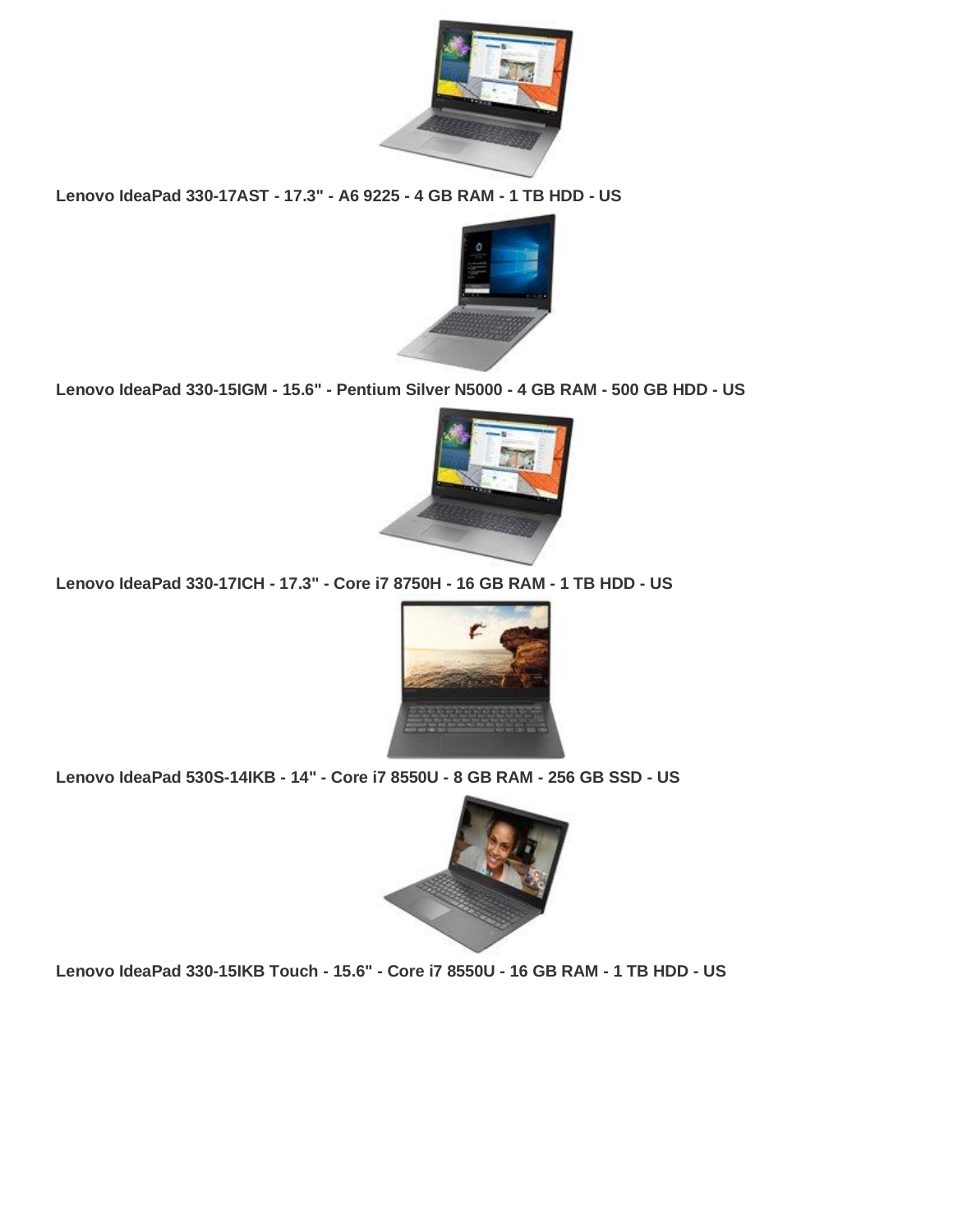

**Lenovo Yoga 730-13IKB - 13.3" - Core i5 8250U - 8 GB RAM - 256 GB SSD - US**



**Lenovo Yoga 730-15IKB - 15.6" - Core i7 8550U - 8 GB RAM - 256 GB SSD - US**



**Lenovo Yoga 730-15IKB - 15.6" - Core i5 8250U - 8 GB RAM - 256 GB SSD - US**



**Lenovo Yoga 730-15IKB - 15.6" - Core i7 8550U - 16 GB RAM - 512 GB SSD - US**



**Lenovo ThinkPad L580 - 15.6" - Core i5 8250U - 4 GB RAM - 500 GB HDD - US**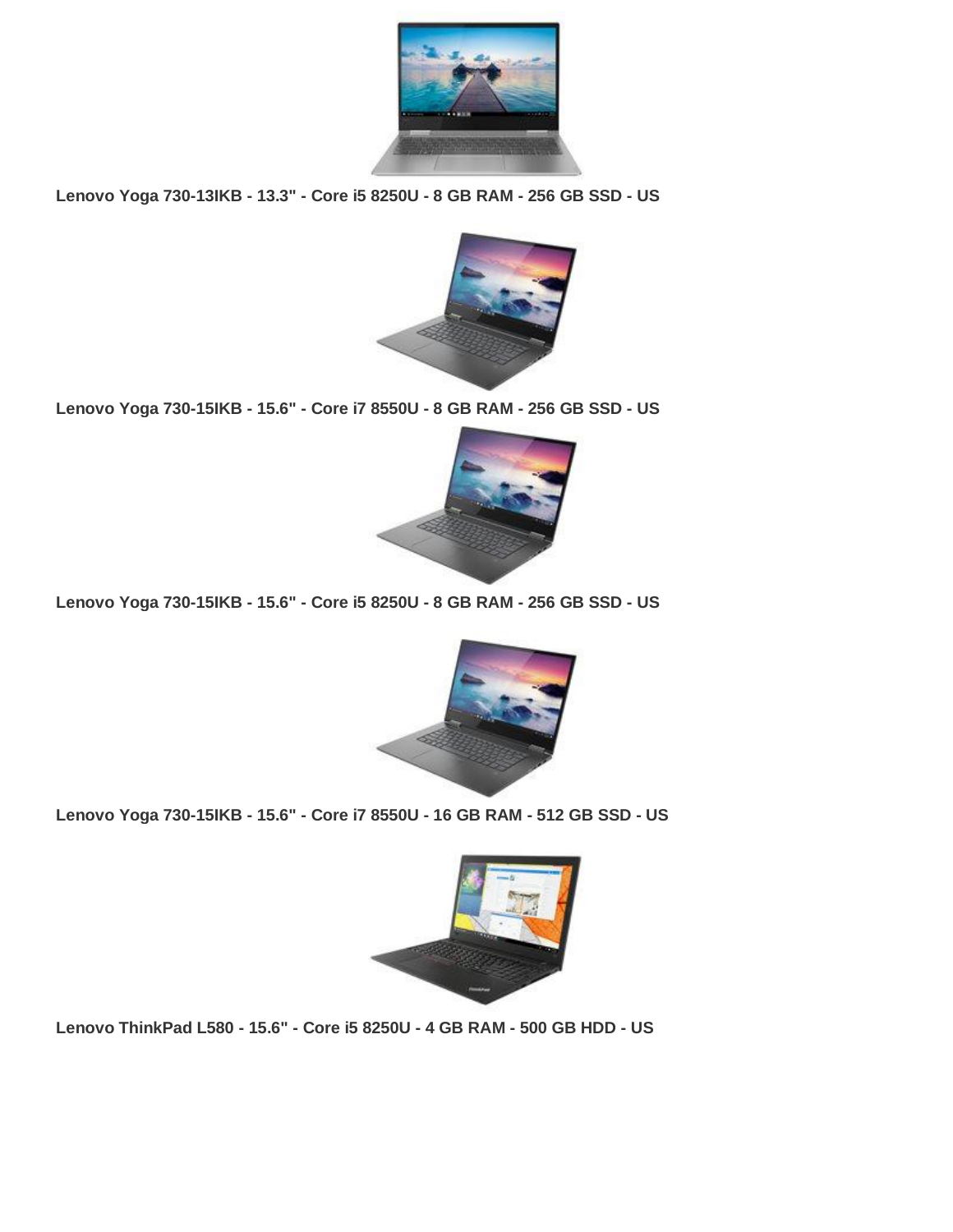

**Lenovo ThinkPad X380 Yoga - 13.3" - Core i7 8550U - 8 GB RAM - 256 GB SSD - US**



**Lenovo ThinkPad X380 Yoga - 13.3" - Core i5 8350U - 8 GB RAM - 256 GB SSD - US**



**Lenovo ThinkPad X1 Yoga (3rd Gen) - 14" - Core i5 8350U - 16 GB RAM - 256 GB SSD - US**



**Lenovo ThinkPad X1 Yoga (3rd Gen) - 14" - Core i7 8650U - 16 GB RAM - 512 GB SSD - US**



**Lenovo ThinkPad X1 Yoga (3rd Gen) - 14" - Core i7 8650U - 16 GB RAM - 512 GB SSD - US**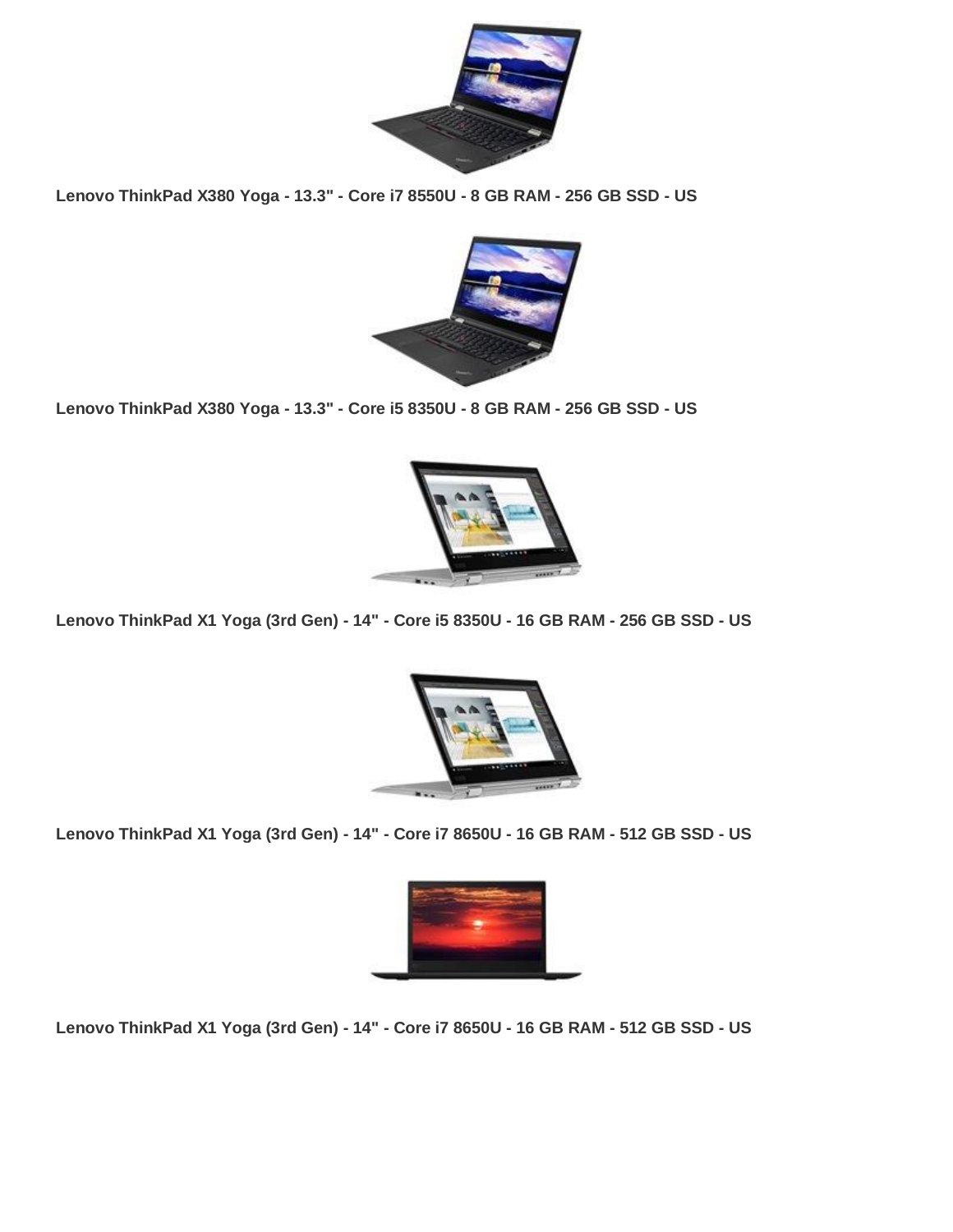

**Lenovo ThinkPad T580 - 15.6" - Core i5 8250U - 8 GB RAM - 500 GB HDD - US**



**Lenovo ThinkPad T580 - 15.6" - Core i5 8350U - 8 GB RAM - 256 GB SSD - US**



**Lenovo ThinkPad T480 - 14" - Core i7 8650U - 16 GB RAM - 512 GB SSD - US**



**Lenovo ThinkPad T480 - 14" - Core i5 8250U - 8 GB RAM - 256 GB SSD - US**



**Lenovo ThinkPad X1 Carbon (6th Gen) - 14" - Core i5 8250U - 8 GB RAM - 256 GB SSD - US**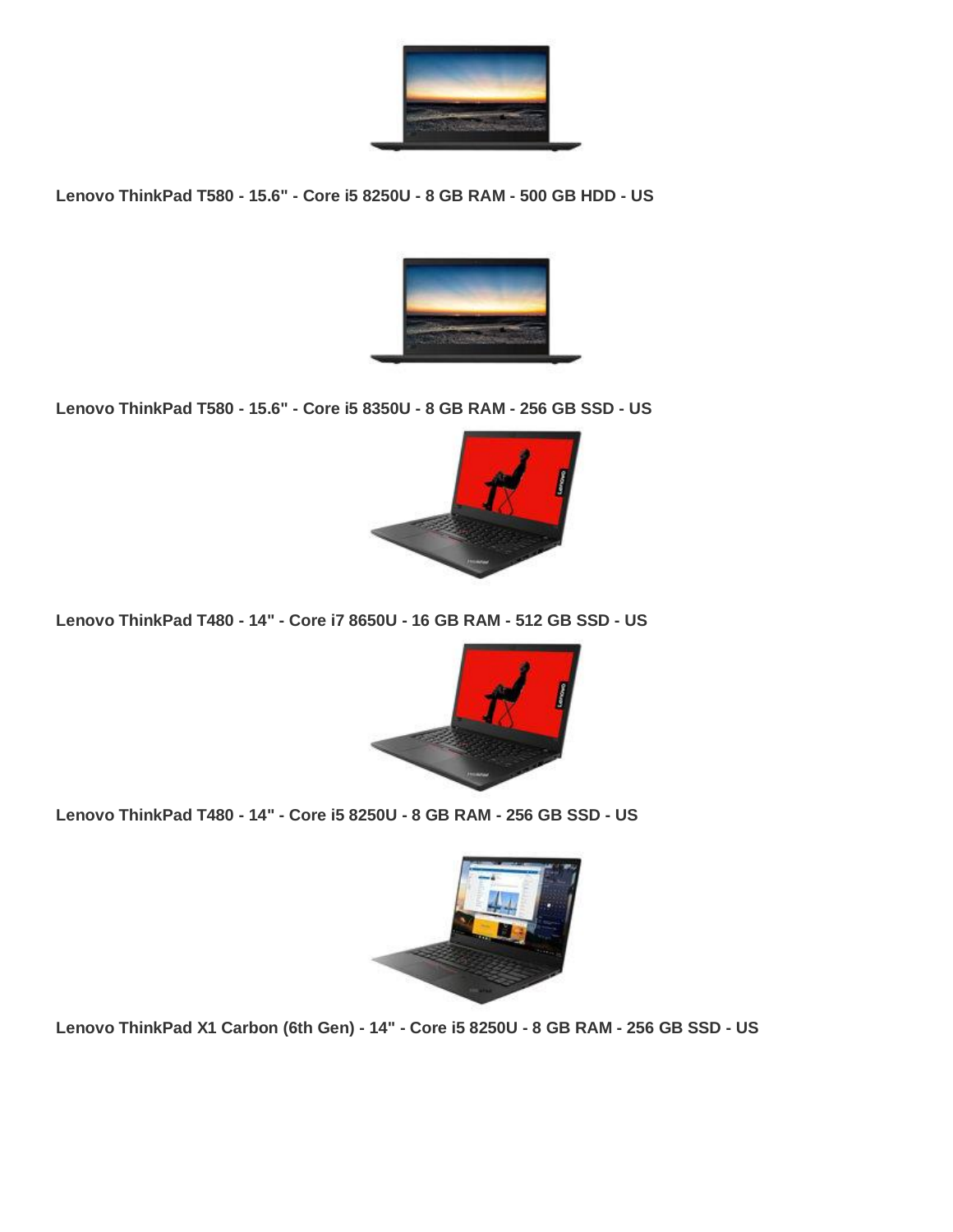

**Lenovo ThinkPad Yoga 11e (5th Gen) - 11.6" - Celeron N4100 - 4 GB RAM - 128 GB eMMC - US**



**Lenovo ThinkPad Yoga 11e (5th Gen) - 11.6" - Pentium Silver N5000 - 8 GB RAM - 256 GB SSD - US**



**Lenovo ThinkPad 11e (5th Gen) - 11.6" - Celeron N4100 - 4 GB RAM - 128 GB eMMC - US**



**Lenovo ThinkPad 11e (5th Gen) - 11.6" - Celeron N4100 - 4 GB RAM - 128 GB SSD - US**



**Lenovo ThinkPad 11e (5th Gen) - 11.6" - Celeron N4100 - 4 GB RAM - 128 GB eMMC - US**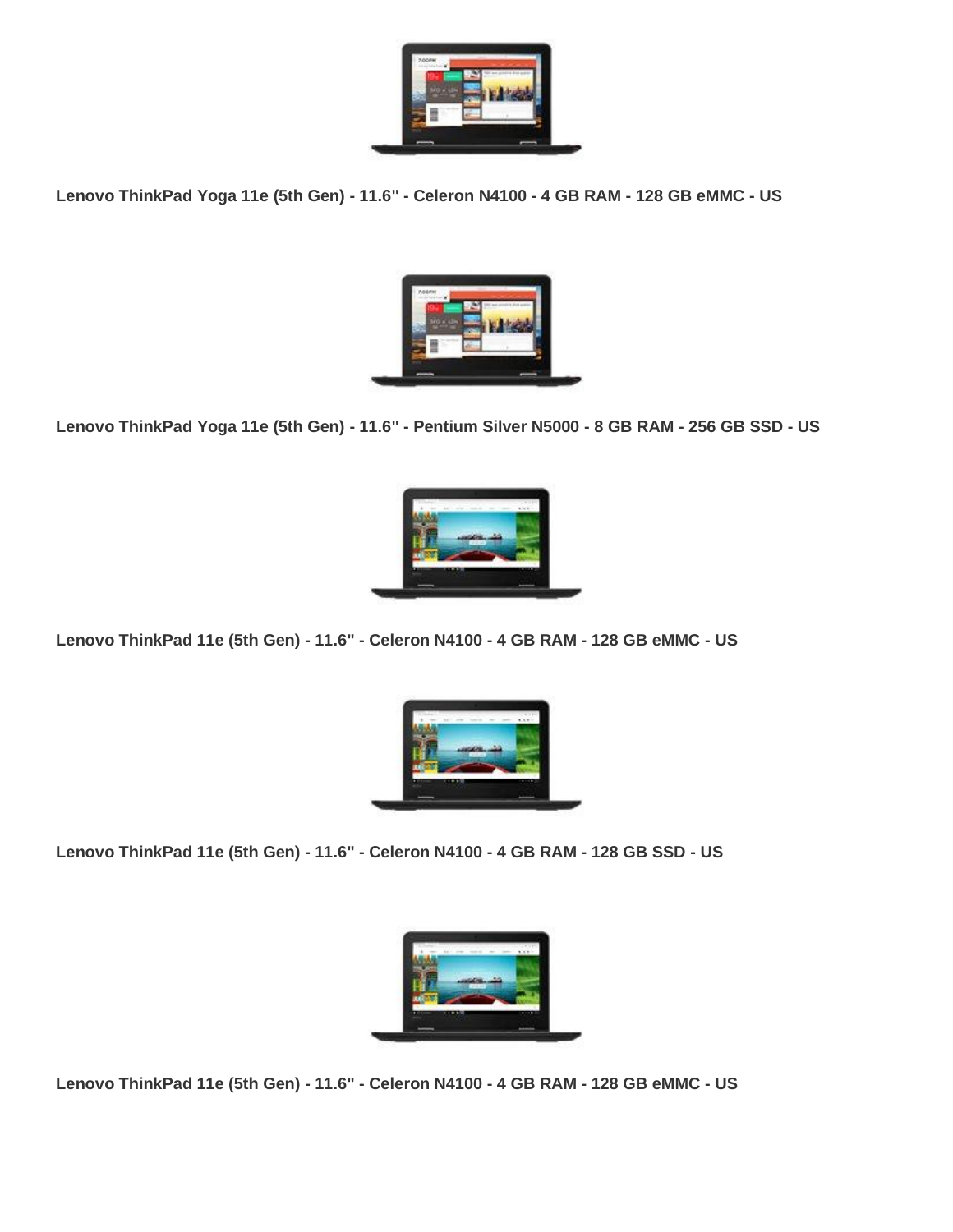

**Lenovo ThinkPad 11e (5th Gen) - 11.6" - Pentium Silver N5000 - 8 GB RAM - 128 GB SSD - US**



**Lenovo ThinkPad 11e (5th Gen) - 11.6" - Celeron N4100 - 4 GB RAM - 128 GB SSD**



**Lenovo ThinkPad Yoga 11e (5th Gen) - 11.6" - Celeron N4100 - 4 GB RAM - 128 GB SSD**



**Lenovo ThinkPad T480 - 14" - Core i5 8250U - 8 GB RAM - 500 GB HDD - US**



**Lenovo ThinkPad P52s - 15.6" - Core i7 8550U - 16 GB RAM - 1 TB SSD - US**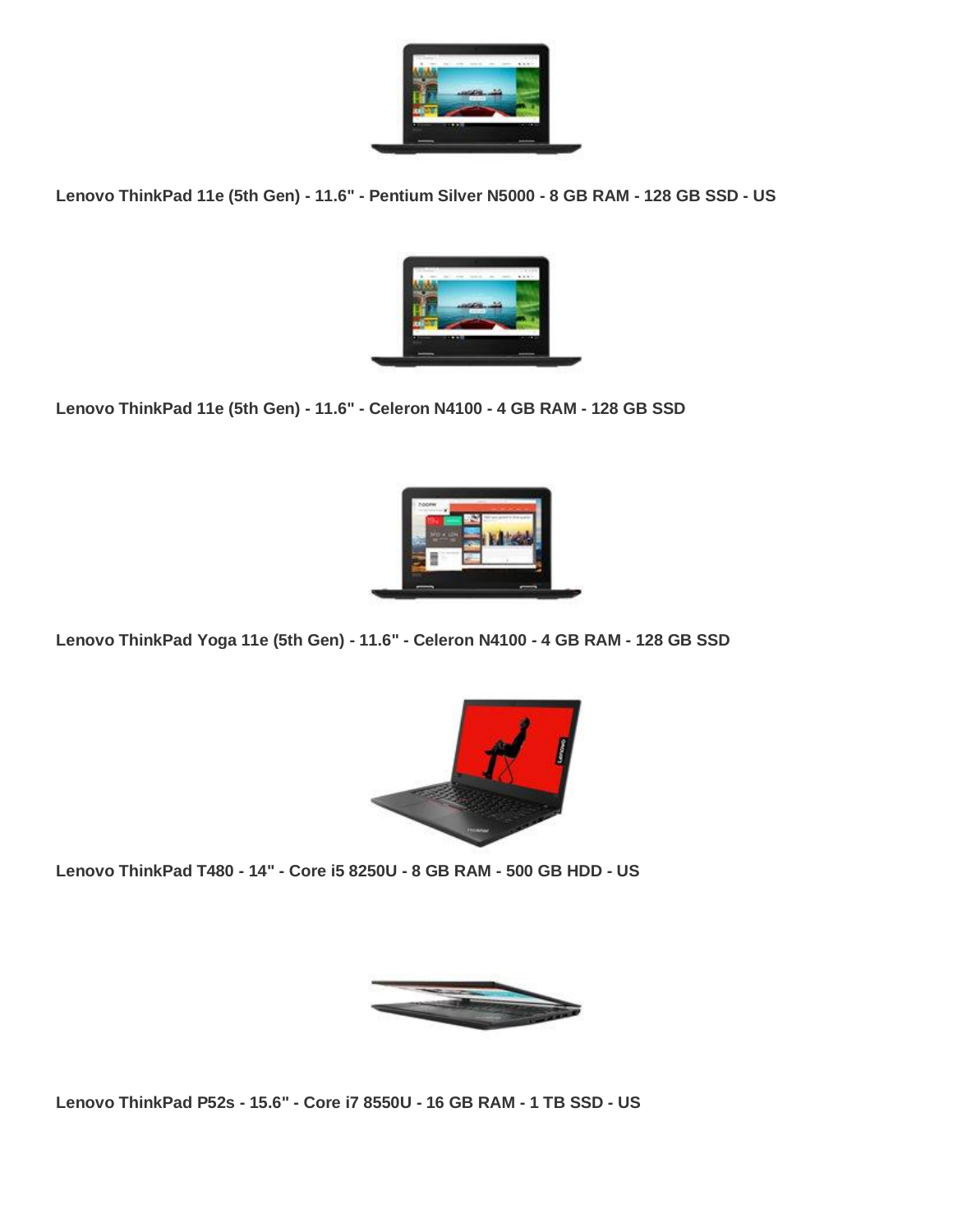

**Lenovo ThinkPad X1 Tablet (3rd Gen) - 13" - Core i7 8650U - 16 GB RAM - 512 GB SSD - US**



**Lenovo Legion Y530-15ICH - 15.6" - Core i7 8750H - 8 GB RAM - 1 TB HDD - US**



**Lenovo Legion Y530-15ICH - 15.6" - Core i7 8750H - 16 GB RAM - 1 TB HDD - US**



**Lenovo ThinkPad T480s - 14" - Core i7 8650U - 8 GB RAM - 512 GB SSD**



**Lenovo IdeaPad 330-15IGM - 15.6" - Celeron N4100 - 4 GB RAM - 500 GB HDD - US**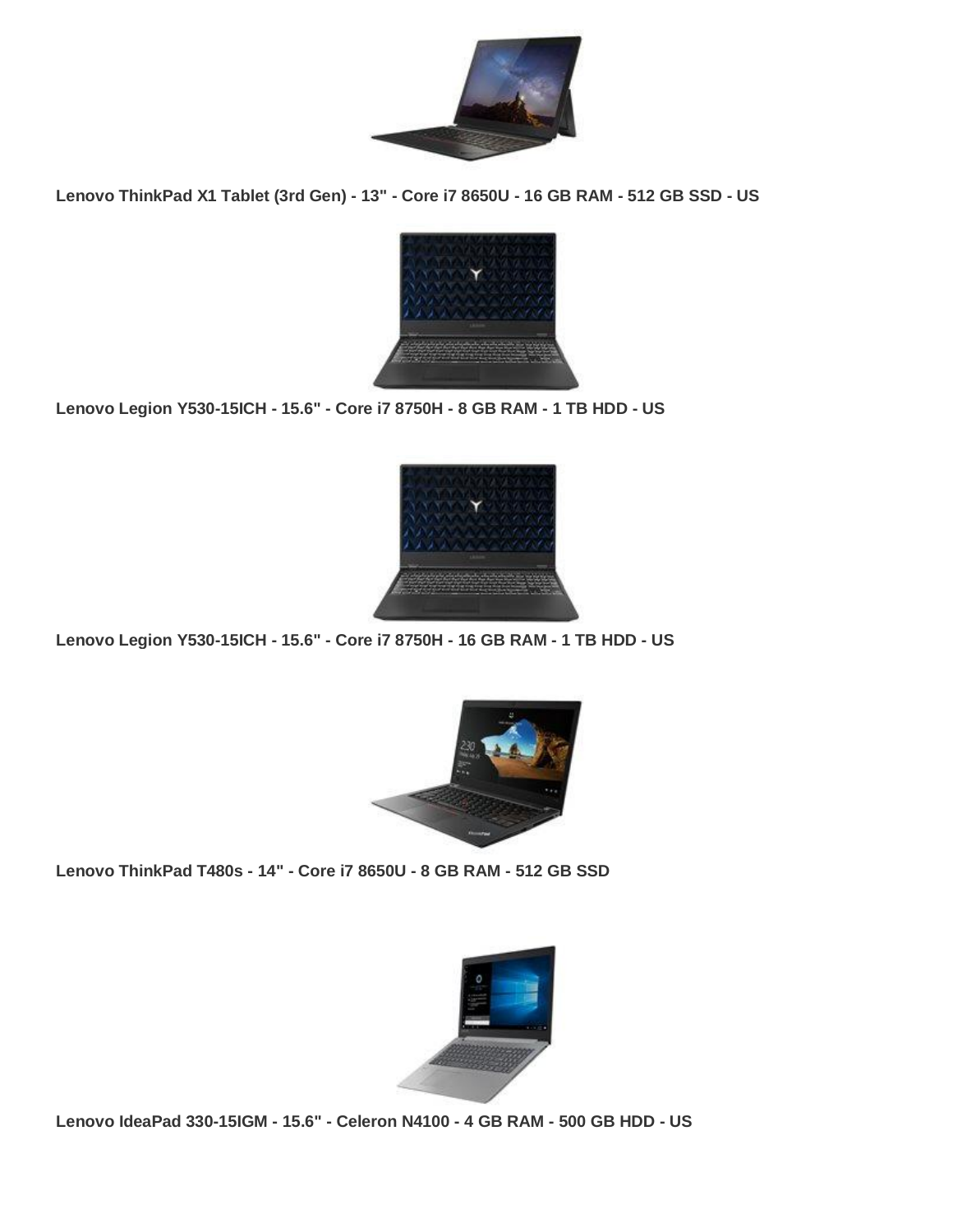

**Lenovo IdeaPad 330-15IKBR - 15.6" - Core i3 8130U - 8 GB RAM - 1 TB HDD - US**



**Lenovo IdeaPad 330-17IKB - 17.3" - Core i5 8250U - 8 GB RAM - 1 TB HDD - US**



**Lenovo ThinkPad X1 Tablet (3rd Gen) - 13" - Core i7 8650U - 16 GB RAM - 256 GB SSD - US**



**Lenovo ThinkPad X1 Tablet (3rd Gen) - 13" - Core i7 8650U - 16 GB RAM - 512 GB SSD - US**



**Lenovo ThinkPad X1 Tablet (3rd Gen) - 13" - Core i5 8350U - 8 GB RAM - 256 GB SSD - US**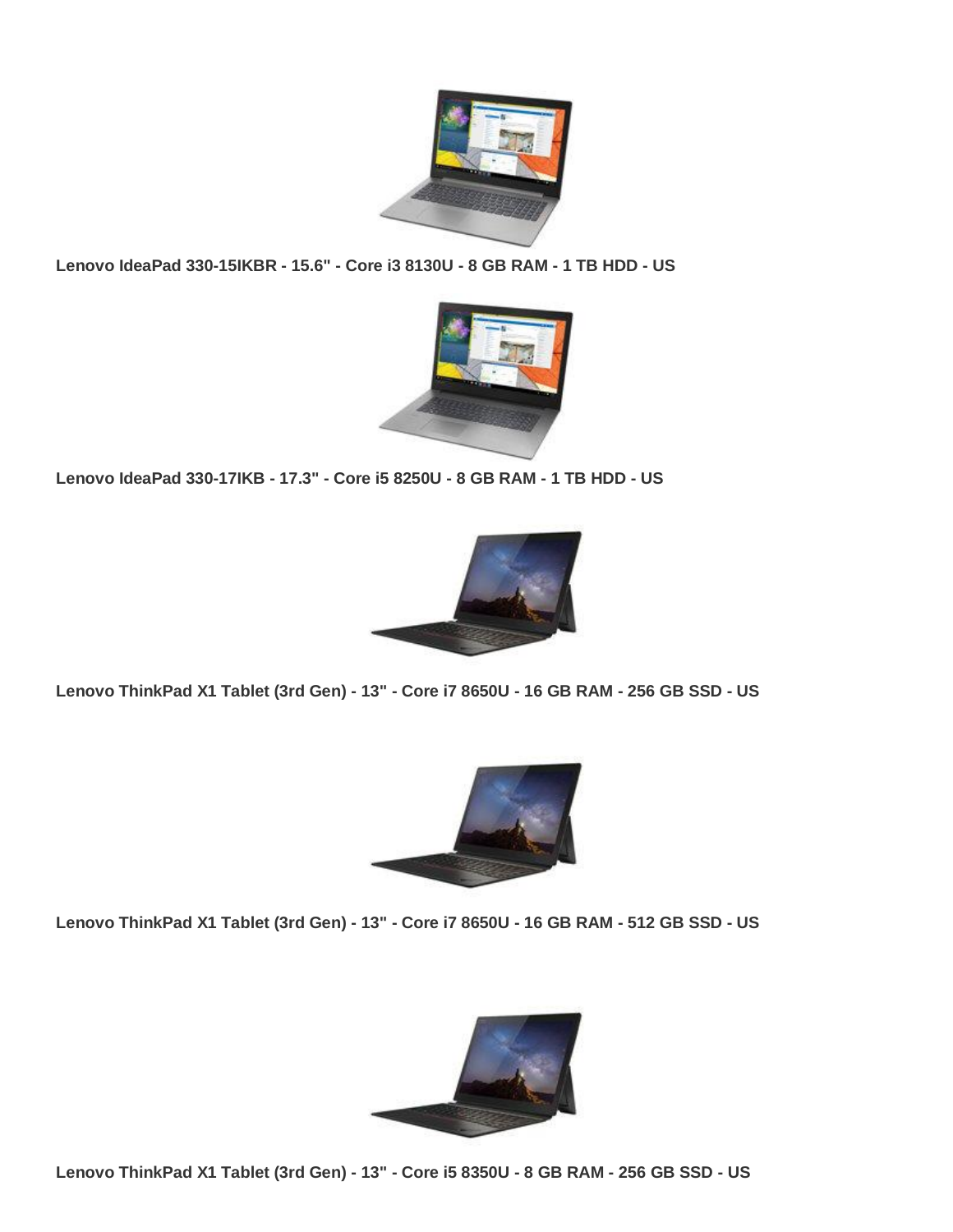

**Lenovo ThinkPad X1 Tablet (3rd Gen) - 13" - Core i7 8650U - 8 GB RAM - 256 GB SSD - US**



**Lenovo ThinkPad X1 Tablet (3rd Gen) - 13" - Core i5 8350U - 8 GB RAM - 256 GB SSD – US**



**Lenovo Tablet 10 - 10.1" - Celeron N4100 - 4 GB RAM - 128 GB eMMC**



**Lenovo Tablet 10 - 10.1" - Celeron N4100 - 4 GB RAM - 128 GB eMMC - US**



**Lenovo Tablet 10 - 10.1" - Celeron N4100 - 4 GB RAM - 128 GB eMMC - US**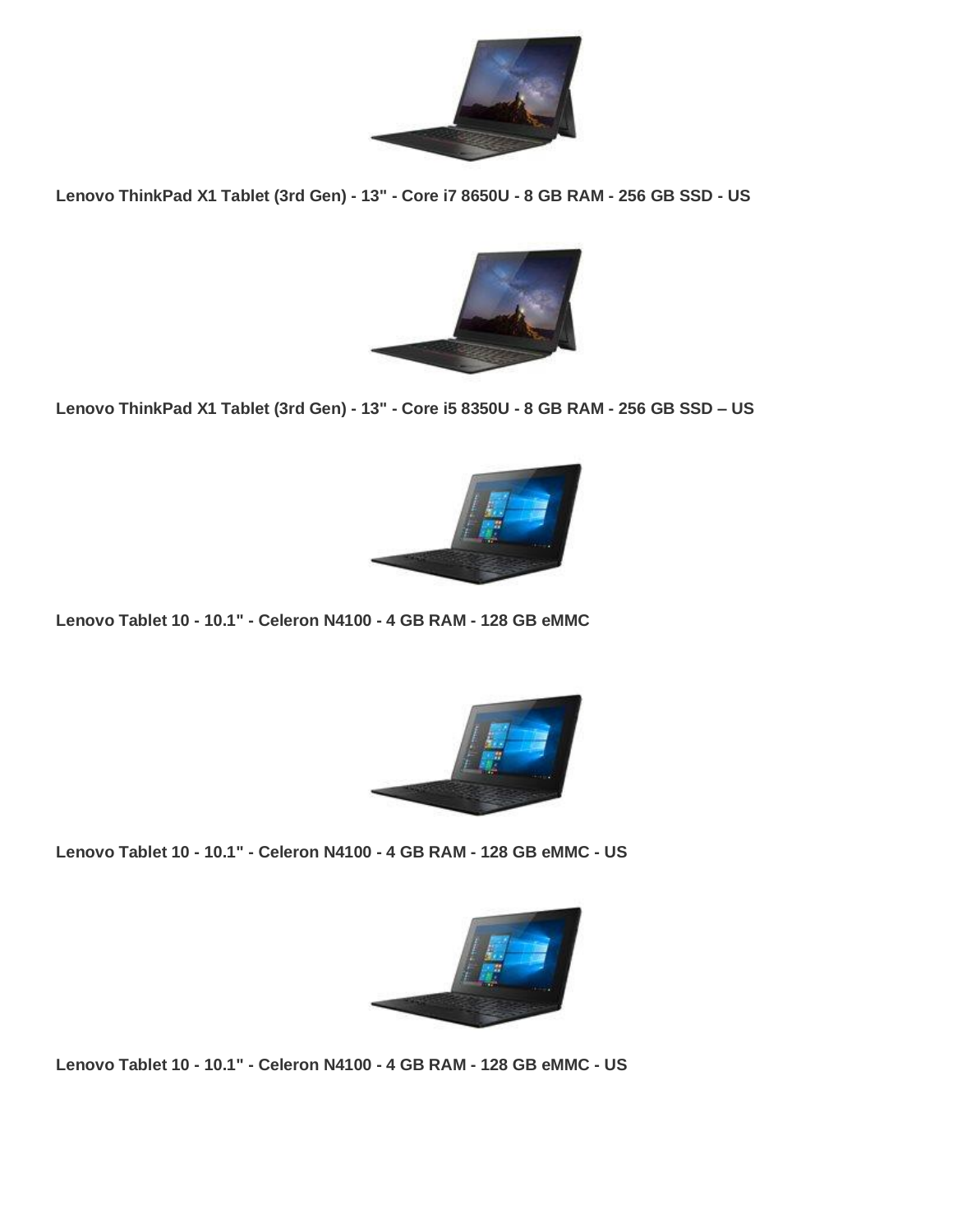

**Lenovo ThinkPad L380 Yoga - 13.3" - Core i3 8130U - 4 GB RAM - 256 GB SSD - US**



**Lenovo ThinkPad L380 Yoga - 13.3" - Core i5 8250U - 8 GB RAM - 256 GB SSD**



**Lenovo ThinkPad P52 - 15.6" - Core i7 8750H - 8 GB RAM - 1 TB HDD - US**



**Lenovo ThinkPad P52 - 15.6" - Core i7 8850H - 16 GB RAM - 512 GB SSD - US**



**Lenovo ThinkPad E485 - 14" - Ryzen 5 2500U - 8 GB RAM - 256 GB SSD - US**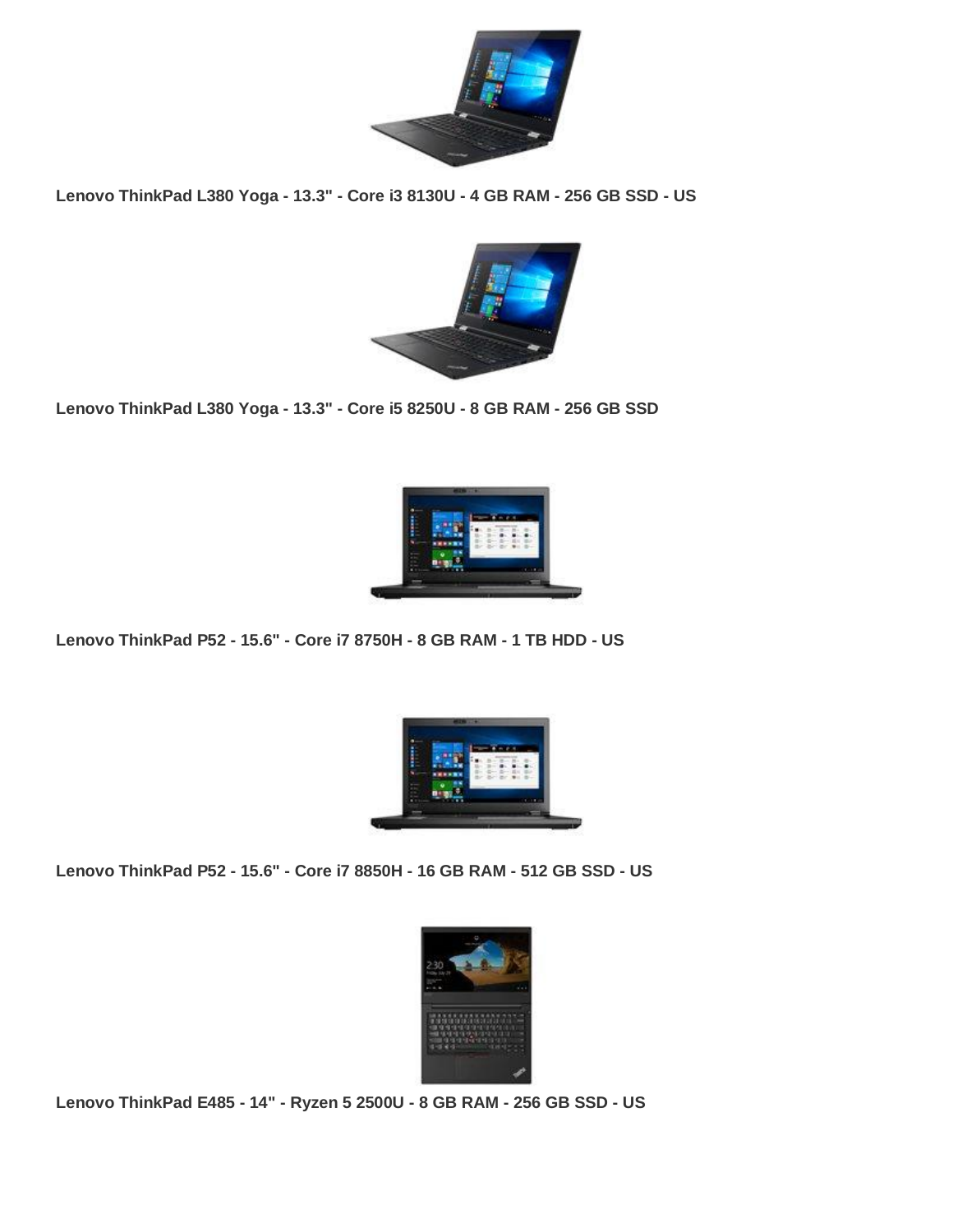

**Lenovo ThinkPad P52 - 15.6" - Core i7 8850H - 16 GB RAM - 1 TB SSD - US**



**Lenovo ThinkPad P52 - 15.6" - Core i7 8850H - 32 GB RAM - 1 TB SSD - US**



**Lenovo ThinkPad P52 - 15.6" - Core i7 8850H - 16 GB RAM - 512 GB SSD + 1 TB HDD - US**



**Lenovo IdeaPad 330-15ARR - 15.6" - Ryzen 3 2200U - 8 GB RAM - 1 TB HDD - US**



**Lenovo IdeaPad 130-15AST - 15.6" - A6 9225 - 4 GB RAM - 500 GB HDD - US**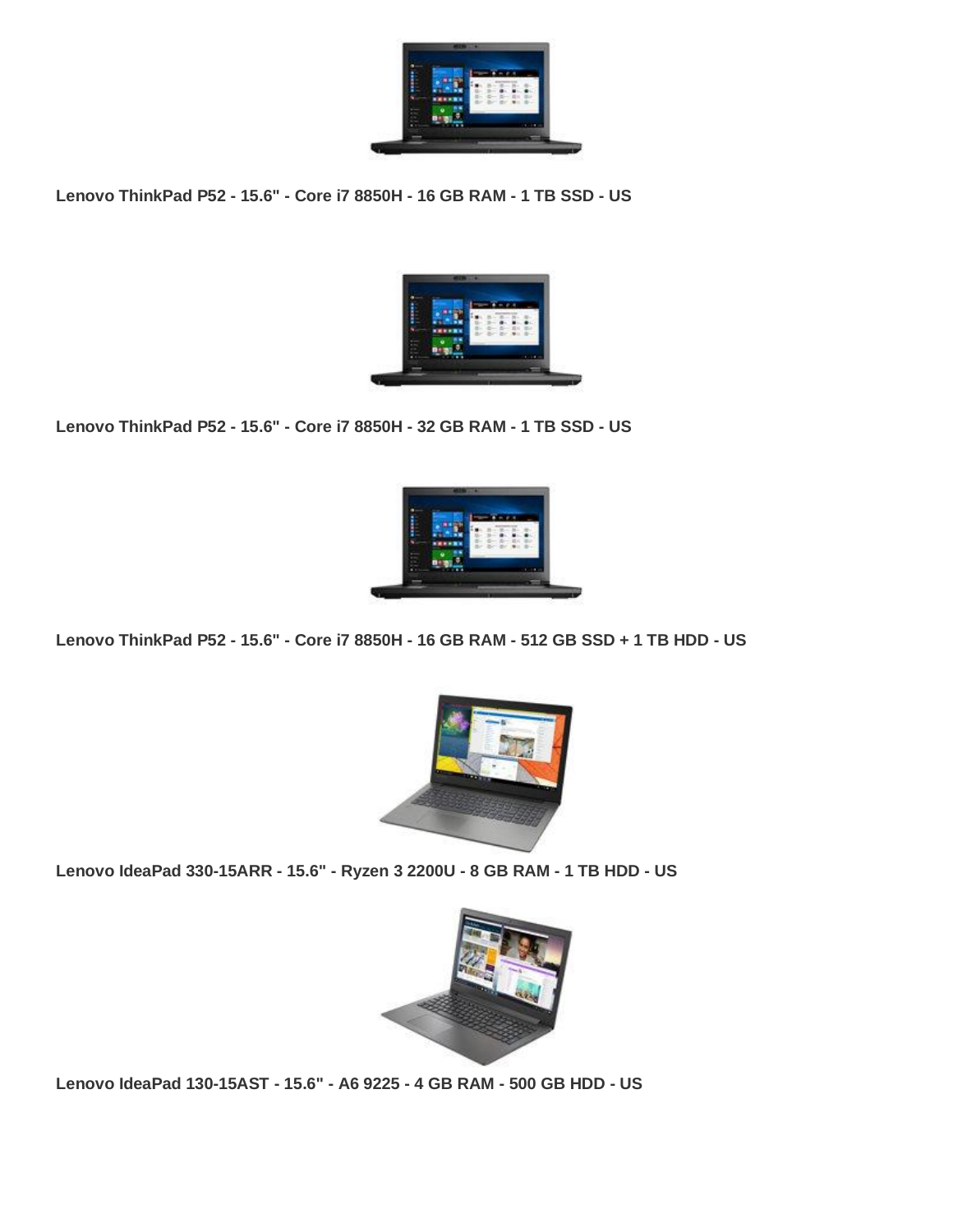

**Lenovo IdeaPad 330S-15ARR - 15.6" - Ryzen 5 2500U - 8 GB RAM - 128 GB SSD - US**



**Lenovo Legion Y530-15ICH - 15.6" - Core i7 8750H - 16 GB RAM - 256 GB SSD + 1 TB HDD - US**



**Lenovo IdeaPad 330S-15IKB - 15.6" - Core i5 8250U - 8 GB RAM - 1 TB HDD - US**



**Lenovo IdeaPad 330-15IKBR - 15.6" - Core i3 8130U - 8 GB RAM - 1 TB HDD - US**



**Lenovo IdeaPad 330-15IGM - 15.6" - Pentium Silver N5000 - 4 GB RAM - 500 GB HDD - US**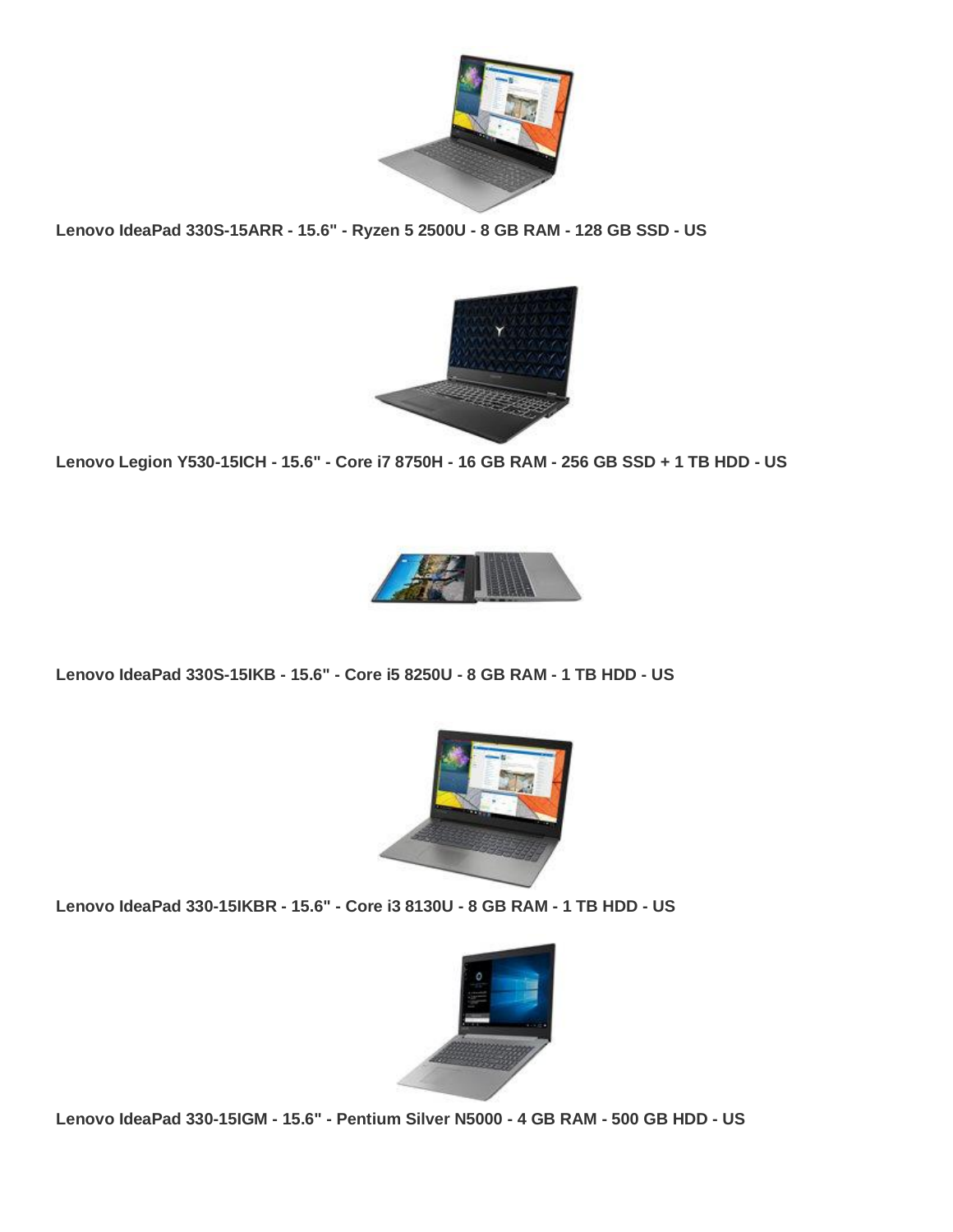

**Lenovo ThinkPad P1 - 15.6" - Core i5 8400H - 16 GB RAM - 256 GB SSD - US**



**Lenovo ThinkPad P1 - 15.6" - Core i7 8850H - 16 GB RAM - 1 TB SSD - US**



**Lenovo ThinkPad P1 - 15.6" - Core i7 8850H - 32 GB RAM - 2 TB SSD - US**



**Lenovo ThinkPad P1 - 15.6" - Core i7 8850H - 32 GB RAM - 1 TB SSD - US**



**Lenovo ThinkPad P72 - 17.3" - Core i7 8850H - 16 GB RAM - 512 GB SSD - US**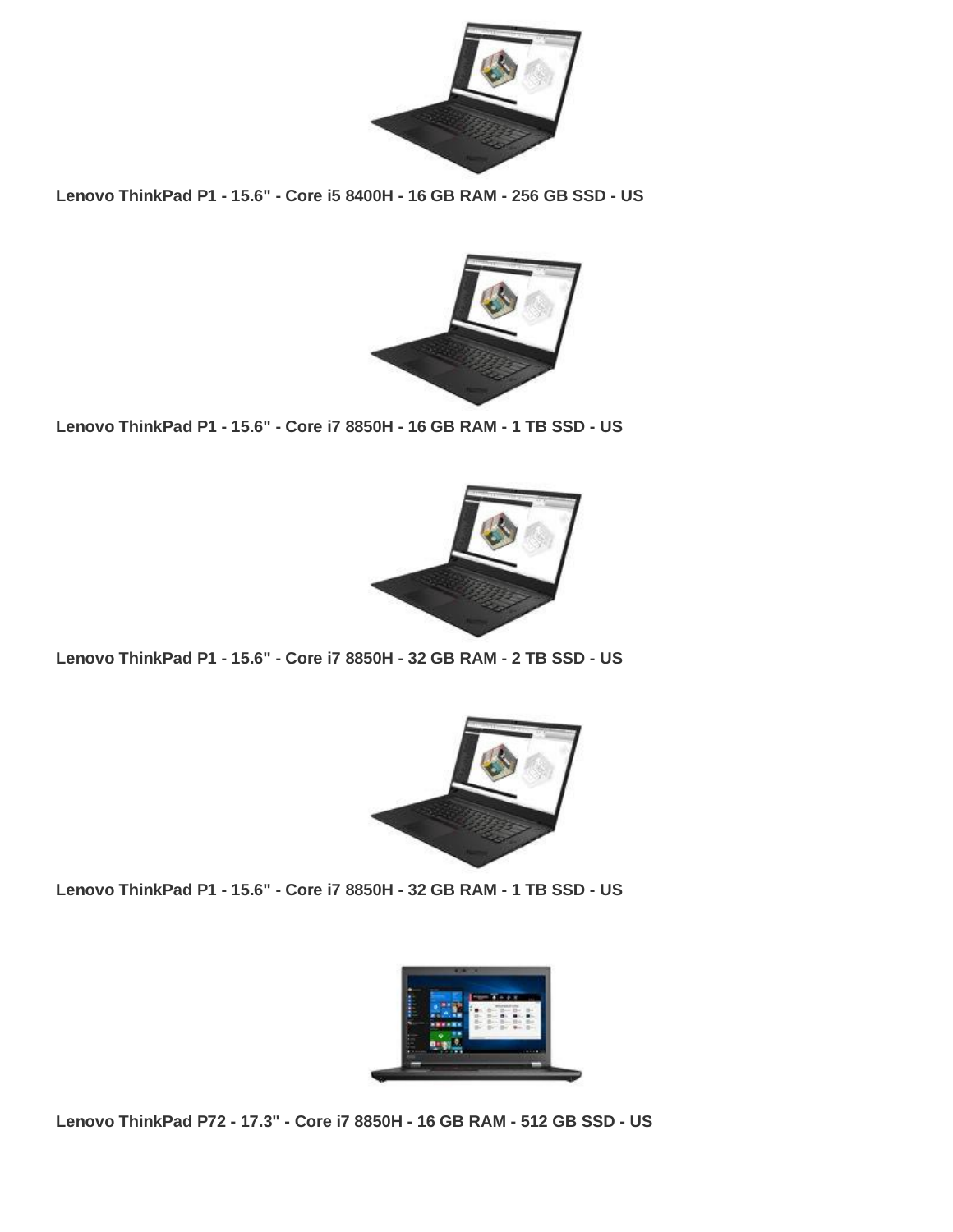

**Lenovo Yoga Book C930 - 10.8" - Core i5 7Y54 - 4 GB RAM - 128 GB SSD - US**



**Lenovo Yoga 730-15IKB - 15.6" - Core i7 8550U - 16 GB RAM - 512 GB SSD - US**



**Lenovo Yoga C930-13IKB - 13.9" - Core i7 8550U - 12 GB RAM - 256 GB SSD - US**



**Lenovo Yoga C930-13IKB - 13.9" - Core i7 8550U - 16 GB RAM - 512 GB SSD – US**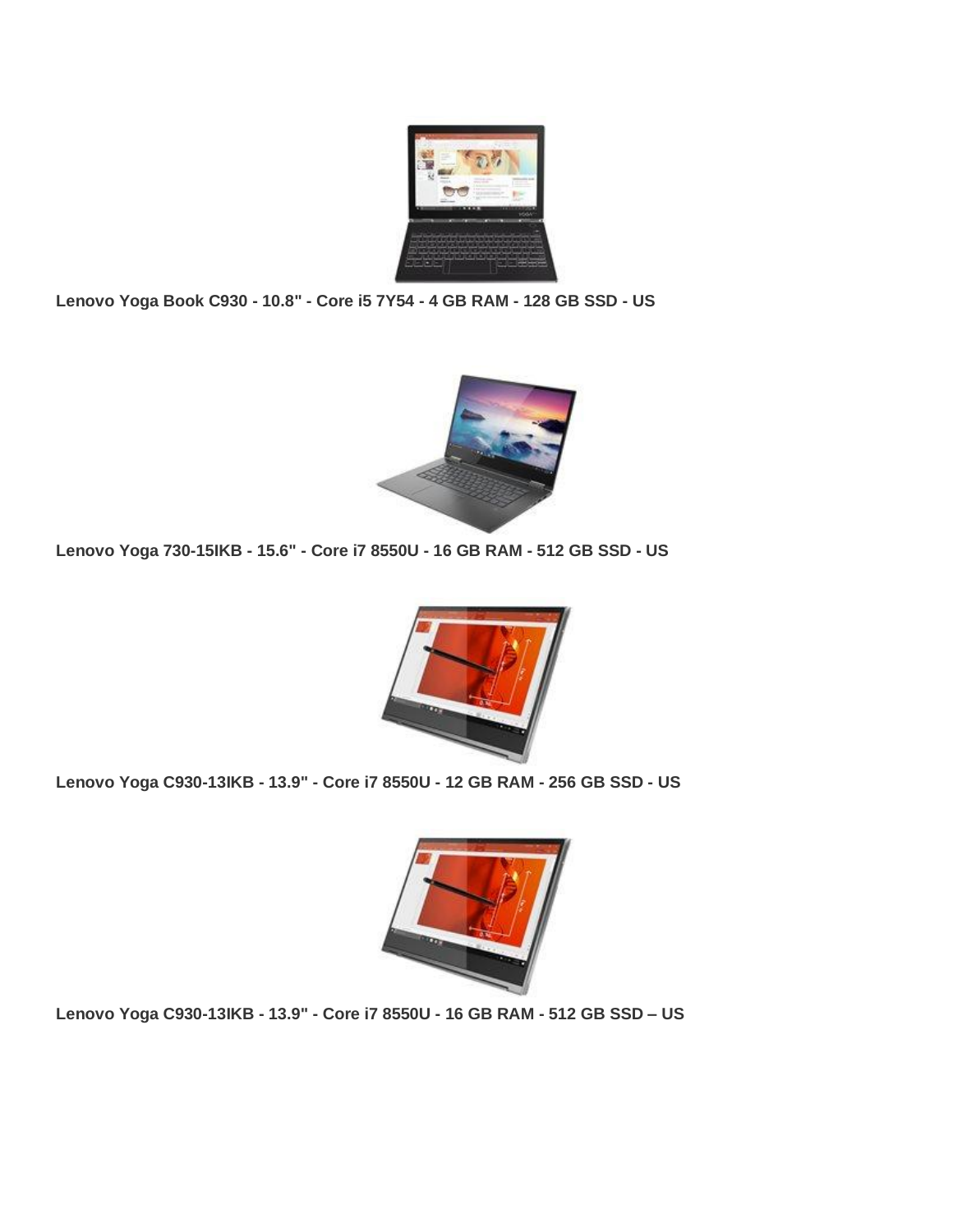

**Lenovo Chromebook C330 - 11.6" - MT8173c - 4 GB RAM - 32 GB eMMC - US**



**Lenovo Yoga Chromebook C630 - 15.6" - Core i5 8250U - 8 GB RAM - 128 GB eMMC - US**



**Lenovo Yoga C630 WOS - 13.3" - Snapdragon 850 - 8 GB RAM - 128 GB SSD - US**



**Lenovo ThinkPad X1 Extreme - 15.6" - Core i7 8750H - 16 GB RAM - 512 GB SSD - US**



**Lenovo ThinkPad P1 - 15.6" - Core i7 8750H - 32 GB RAM - 1 TB SSD - US**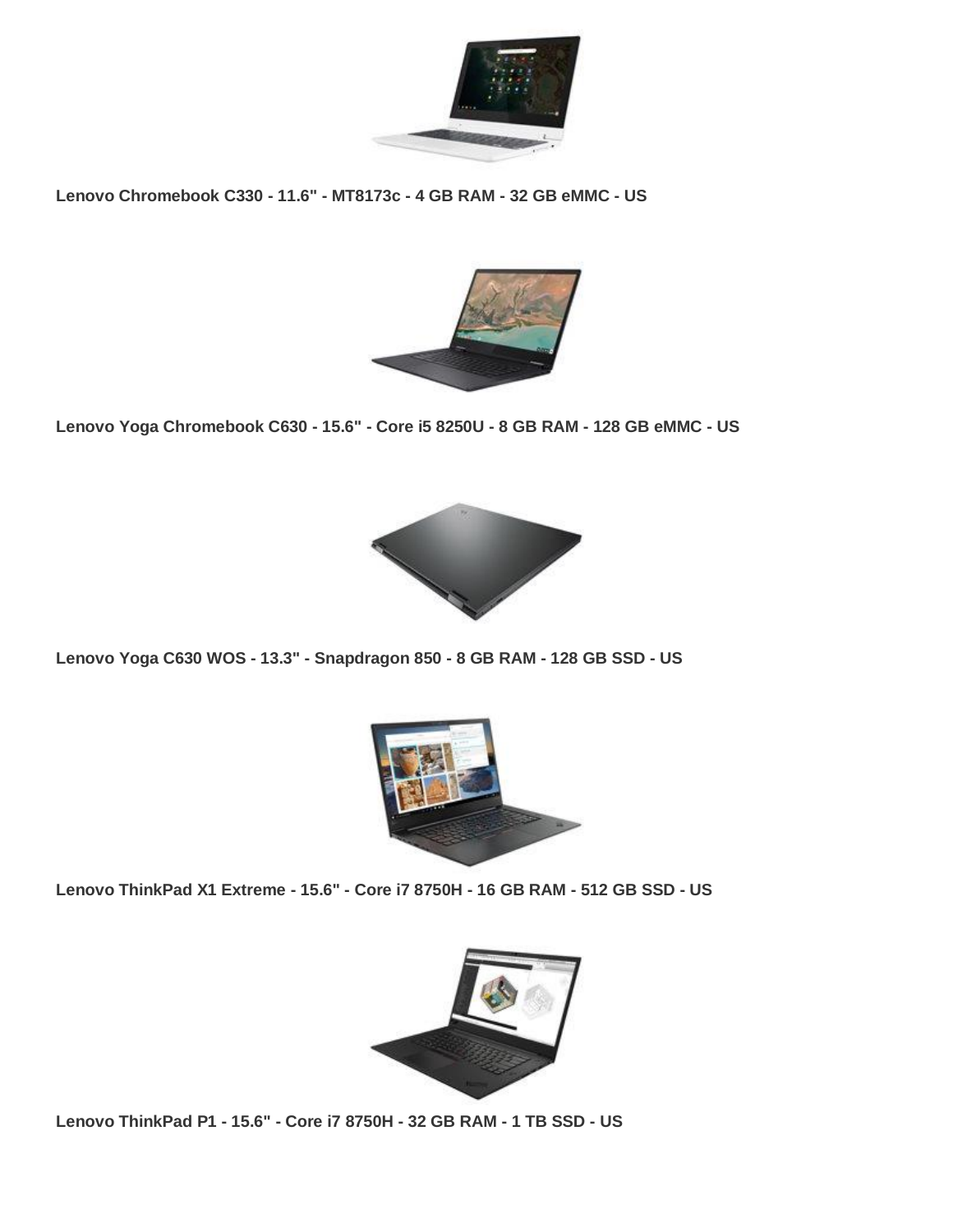

**Lenovo Chromebook C330 - 11.6" - MT8173c - 4 GB RAM - 32 GB eMMC - US**



**Lenovo Chromebook S330 - 14" - MT8173c - 4 GB RAM - 32 GB eMMC - US**



**Lenovo IdeaPad D330-10IGM - 10.1" - Celeron N4000 - 4 GB RAM - 128 GB eMMC - US**



**Lenovo IdeaPad D330-10IGM - 10.1" - Celeron N4000 - 4 GB RAM - 64 GB eMMC – US**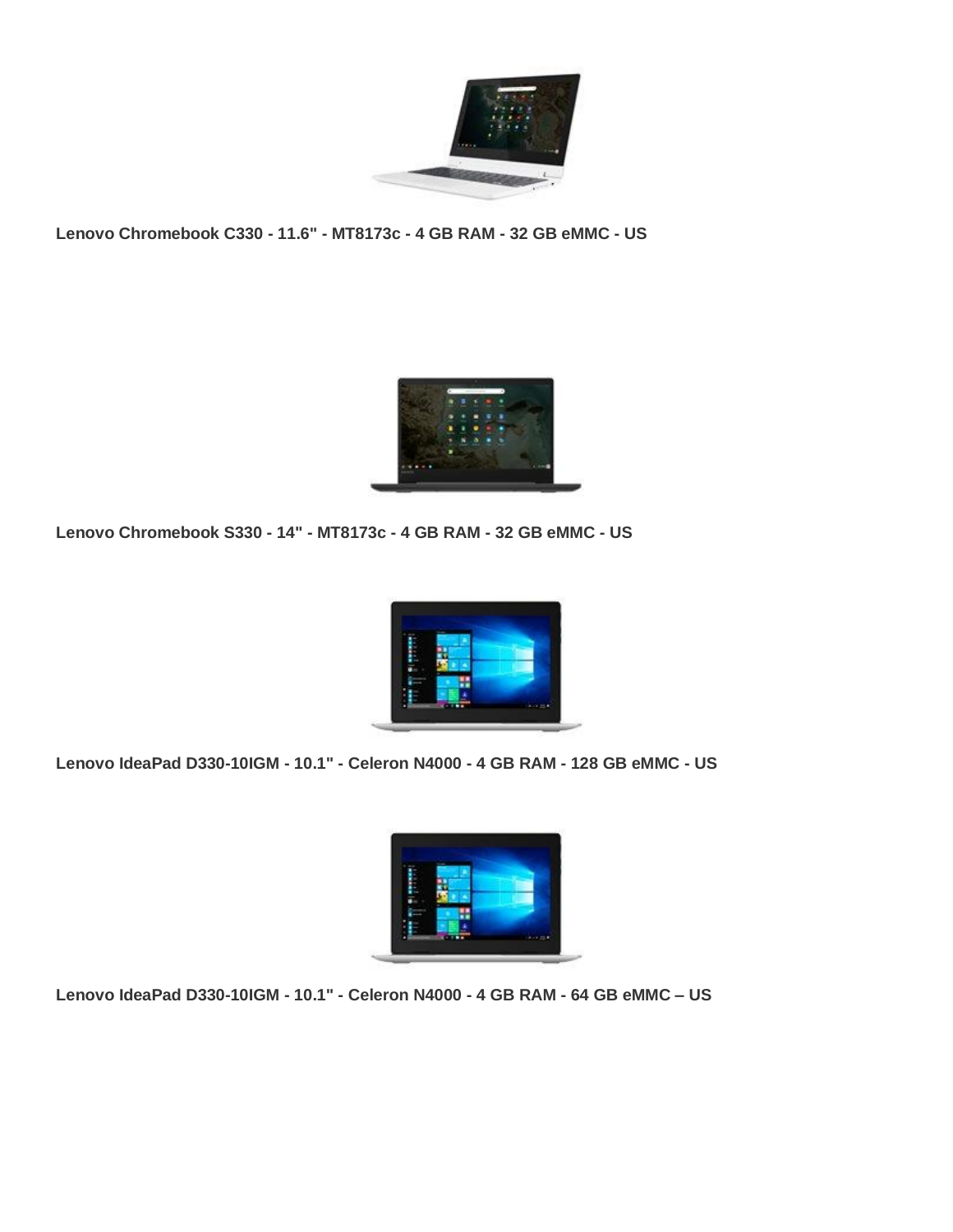

**Lenovo ThinkPad E490 - 14" - Core i5 8265U - 8 GB RAM - 500 GB HDD - US**



**Lenovo Yoga C930-13IKB - 13.9" - Core i7 8550U - 16 GB RAM - 1 TB SSD - US**



**Lenovo Yoga C630 WOS - 13.3" - Snapdragon 850 - 8 GB RAM - 128 GB SSD - US**



**Lenovo ThinkPad E490 - 14" - Core i3 8145U - 4 GB RAM - 500 GB HDD - US**



**Lenovo IdeaPad S145-15IWL - 15.6" - Pentium Gold 5405U - 4 GB RAM - 500 GB HDD - US**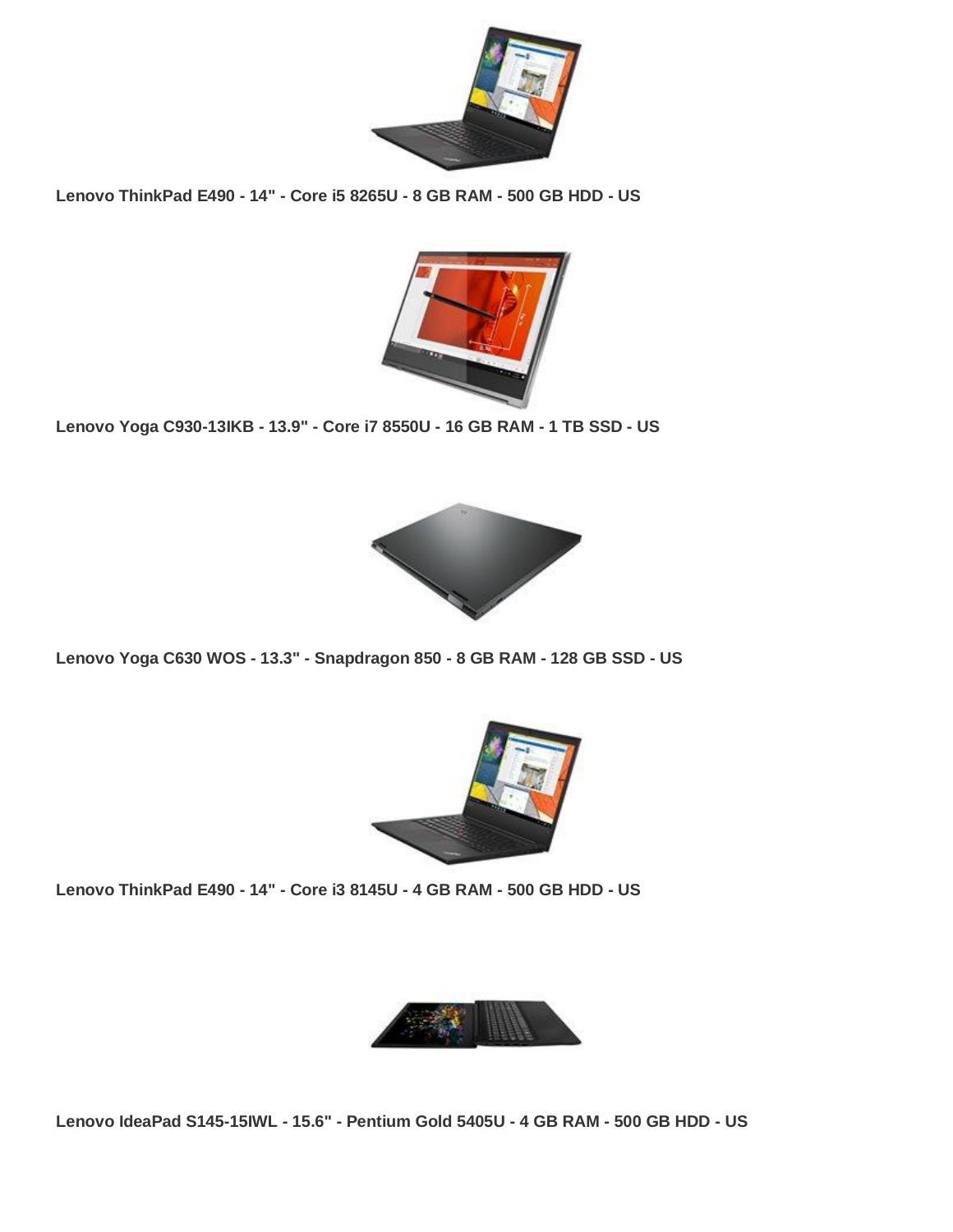

**Lenovo IdeaPad 330S-15IKB - 15.6" - Core i3 8130U - 4 GB RAM - 128 GB SSD - US**



**Lenovo IdeaPad 130-15AST - 15.6" - A9 9425 - 4 GB RAM - 128 GB SSD - US**



**Lenovo IdeaPad 330S-15IKB - 15.6" - Core i5 8250U - 8 GB RAM - 128 GB SSD – US**



**Lenovo Yoga C630 WOS - 13.3" - Snapdragon 850 - 8 GB RAM - 128 GB SSD - US**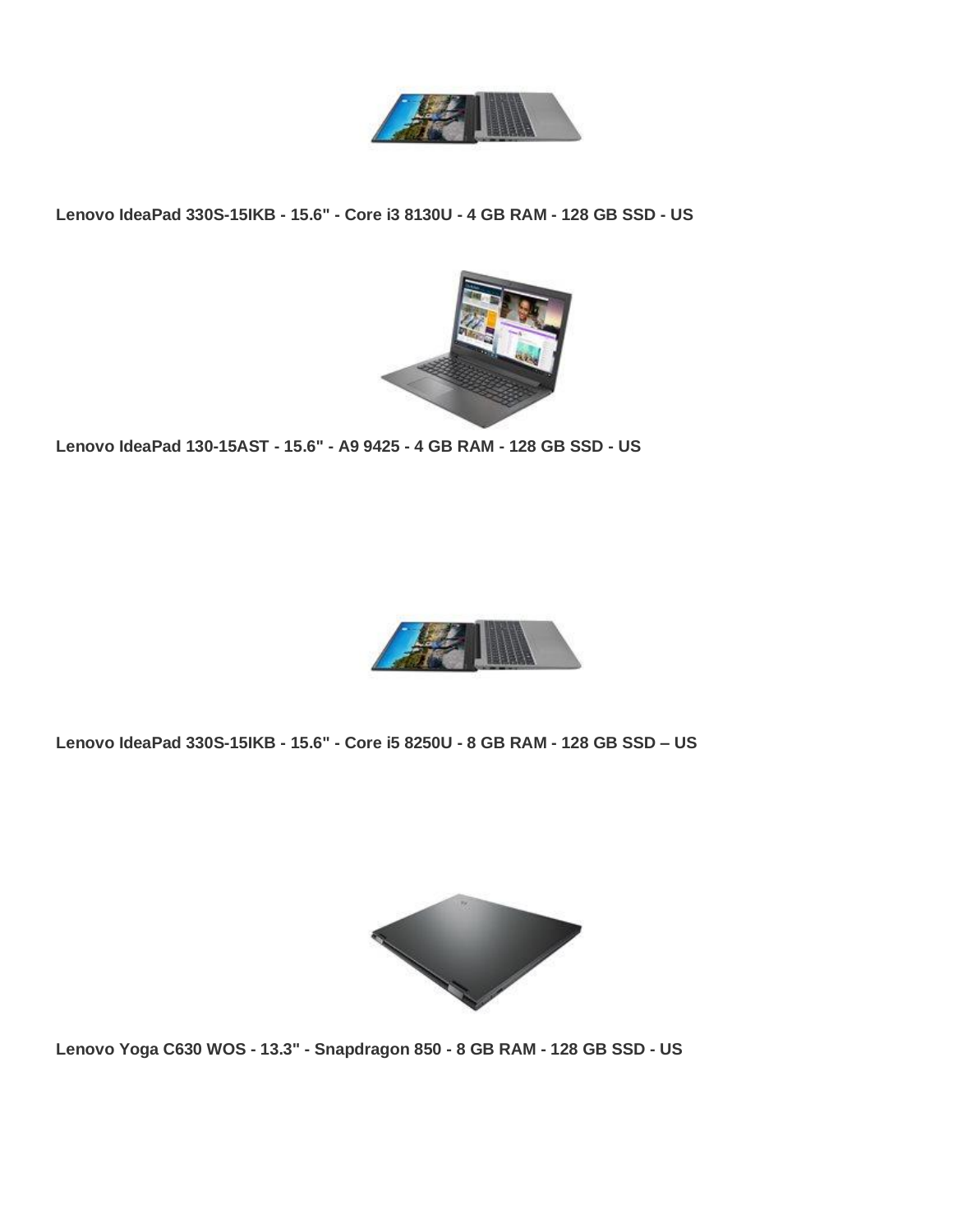

**Lenovo 100e Chromebook (2nd Gen) - 11.6" - Celeron N4000 - 4 GB RAM - 32 GB - US**



**Lenovo 300e Chromebook (2nd Gen) - 11.6" - Celeron N4000 - 4 GB RAM - 32 GB - US**



**Lenovo 300e Chromebook (2nd Gen) - 11.6" - Celeron N4000 - 4 GB RAM - 32 GB – US**



**Lenovo 500e Chromebook (2nd Gen) - 11.6" - Celeron N4100 - 4 GB RAM - 32 GB - US**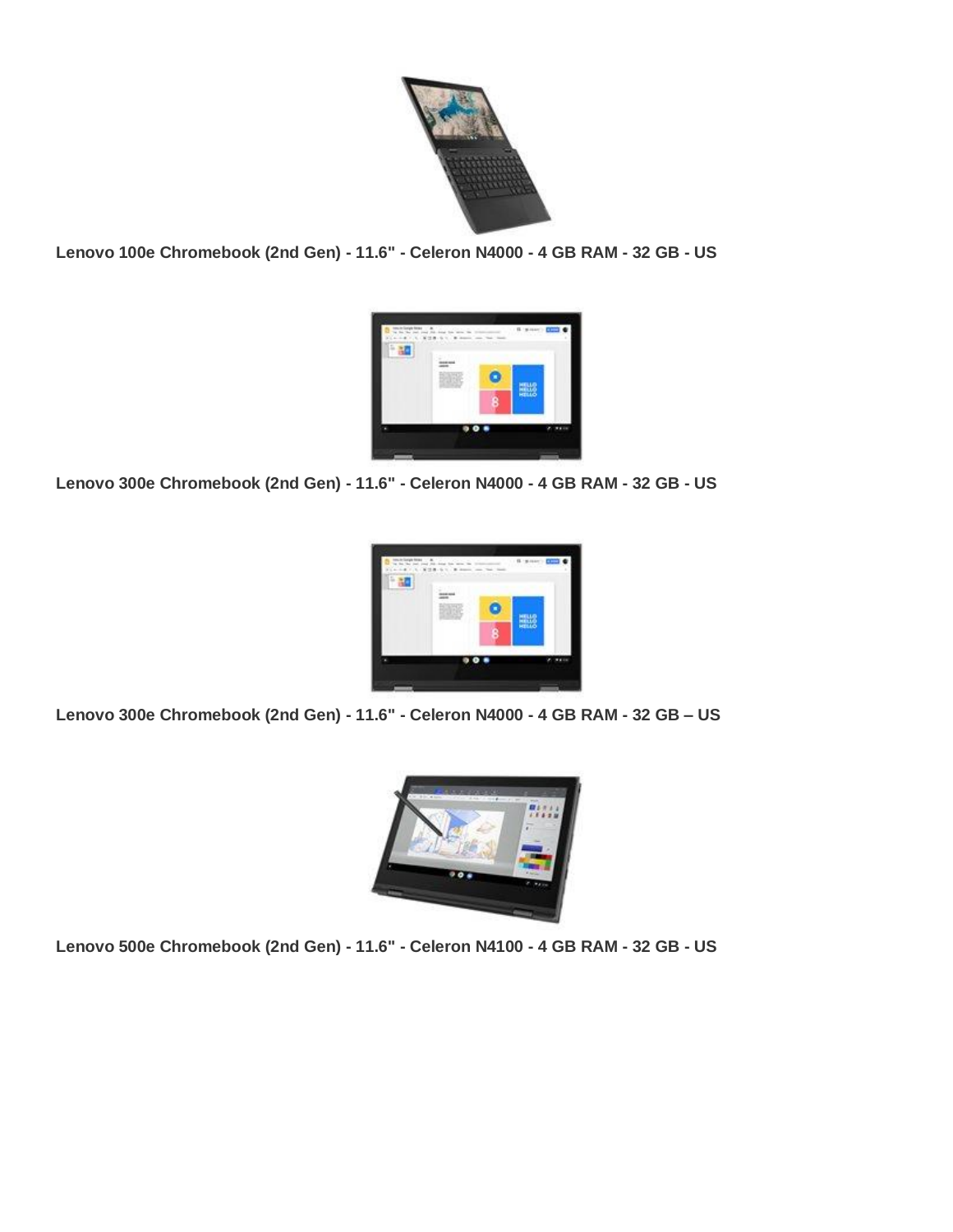

**Lenovo 14e Chromebook - 14" - A4 9120C - 4 GB RAM - 32 GB - US**



**Lenovo 14e Chromebook - 14" - A4 9120C - 8 GB RAM - 64 GB - US**



**Lenovo 14e Chromebook - 14" - A4 9120C - 4 GB RAM - 32 GB - US**



**Lenovo 14e Chromebook - 14" - A4 9120C - 8 GB RAM - 64 GB - US**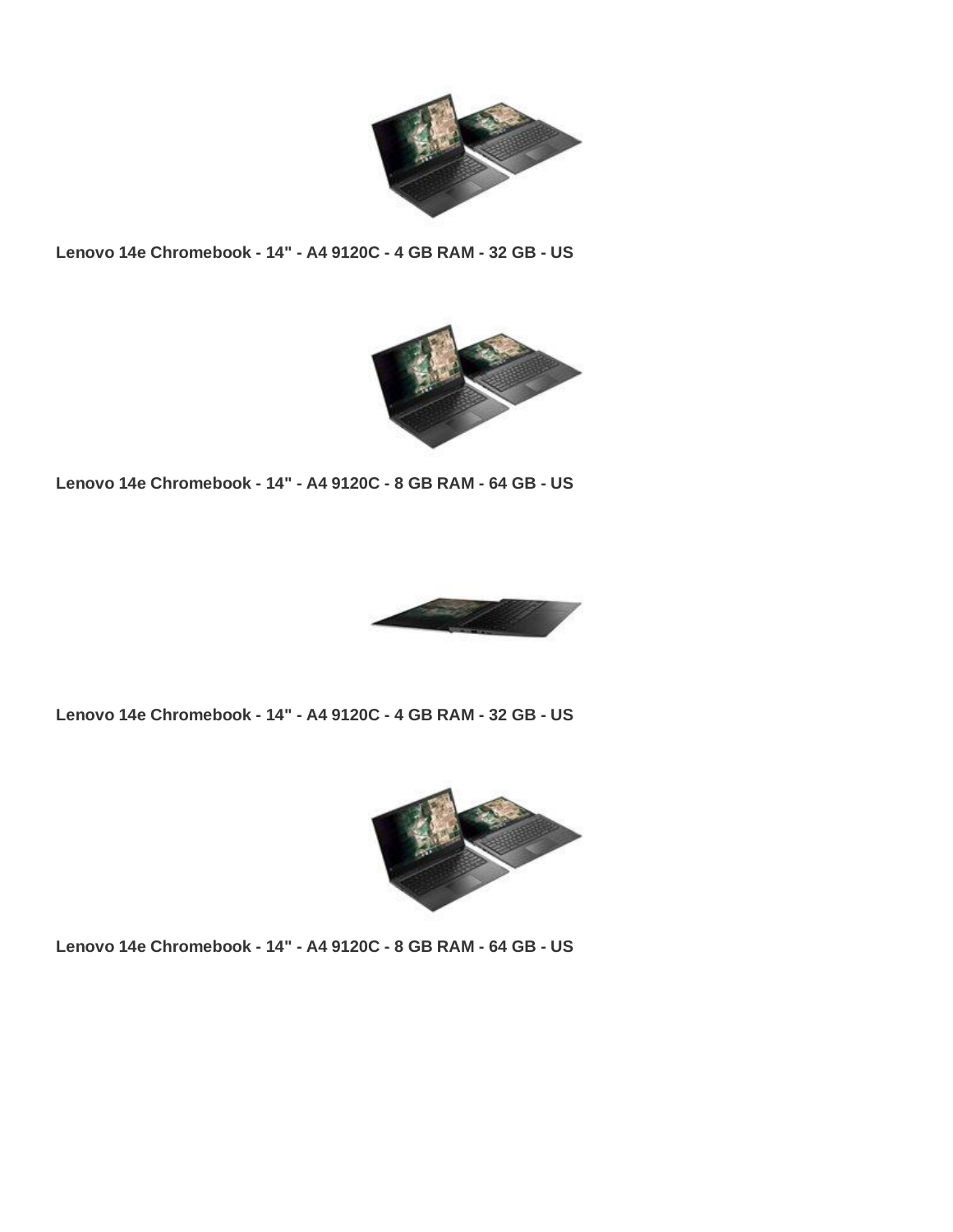

**Lenovo 300e Chromebook (2nd Gen) MTK - 11.6" - MT8173c - 4 GB RAM - 32 GB - US**



**Lenovo 300e (2nd Gen) - 11.6" - Celeron N4100 - 4 GB RAM - 64 GB - US**



**Lenovo 300e (2nd Gen) - 11.6" - Pentium Silver N5000 - 4 GB RAM - 128 GB - US**



**Lenovo 300e (2nd Gen) - 11.6" - Pentium Silver N5000 - 4 GB RAM - 128 GB - US**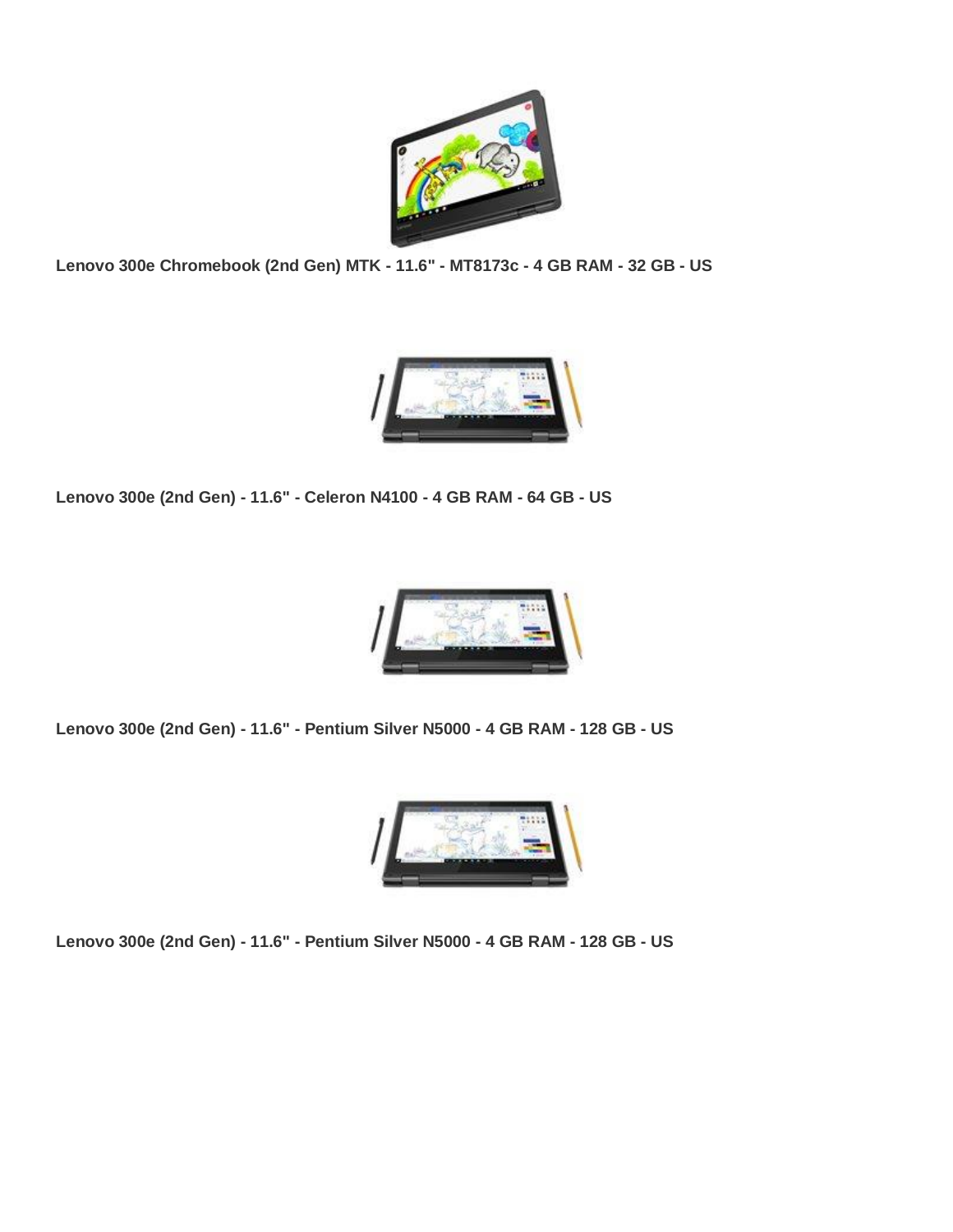

**Lenovo 300e (2nd Gen) - 11.6" - Celeron N4100 - 4 GB RAM - 64 GB - US**



**Lenovo 100e (2nd Gen) - 11.6" - Celeron N4000 - 4 GB RAM - 64 GB - US**



**Lenovo 100e (2nd Gen) - 11.6" - Celeron N4100 - 4 GB RAM - 64 GB - US**



**Lenovo 100e (2nd Gen) - 11.6" - Celeron N4000 - 4 GB RAM - 128 GB - US**



**Lenovo 100e (2nd Gen) - 11.6" - Celeron N4100 - 4 GB RAM - 128 GB - US**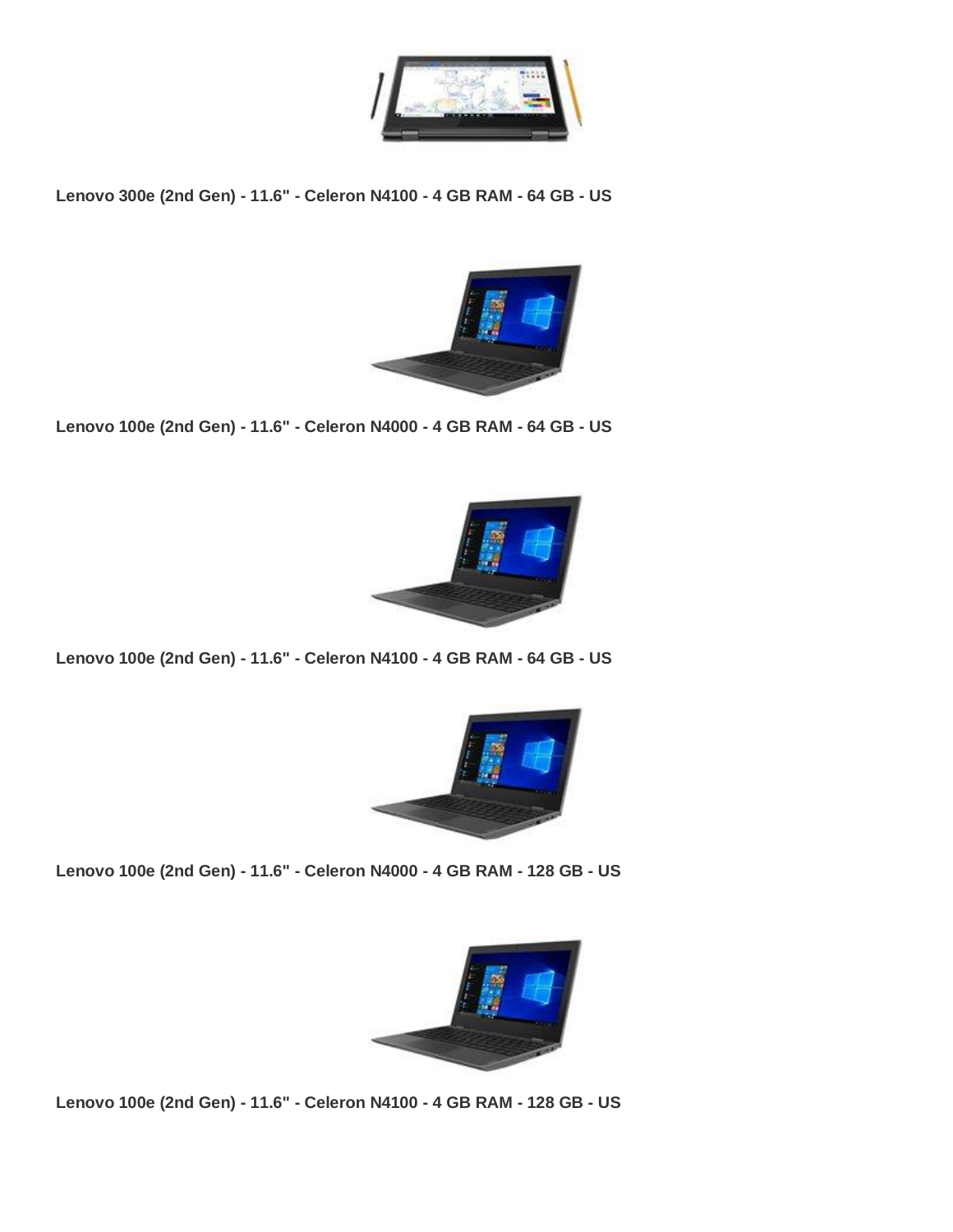

**Lenovo 100e (2nd Gen) - 11.6" - Celeron N4000 - 4 GB RAM - 64 GB - US**



**Lenovo 300e (2nd Gen) - 11.6" - Celeron N4100 - 4 GB RAM - 64 GB – US**



**Lenovo 14w - 14" - A6 9220C - 4 GB RAM - 64 GB eMMC - US**



**Lenovo 14w - 14" - A6 9220C - 4 GB RAM - 64 GB eMMC - US**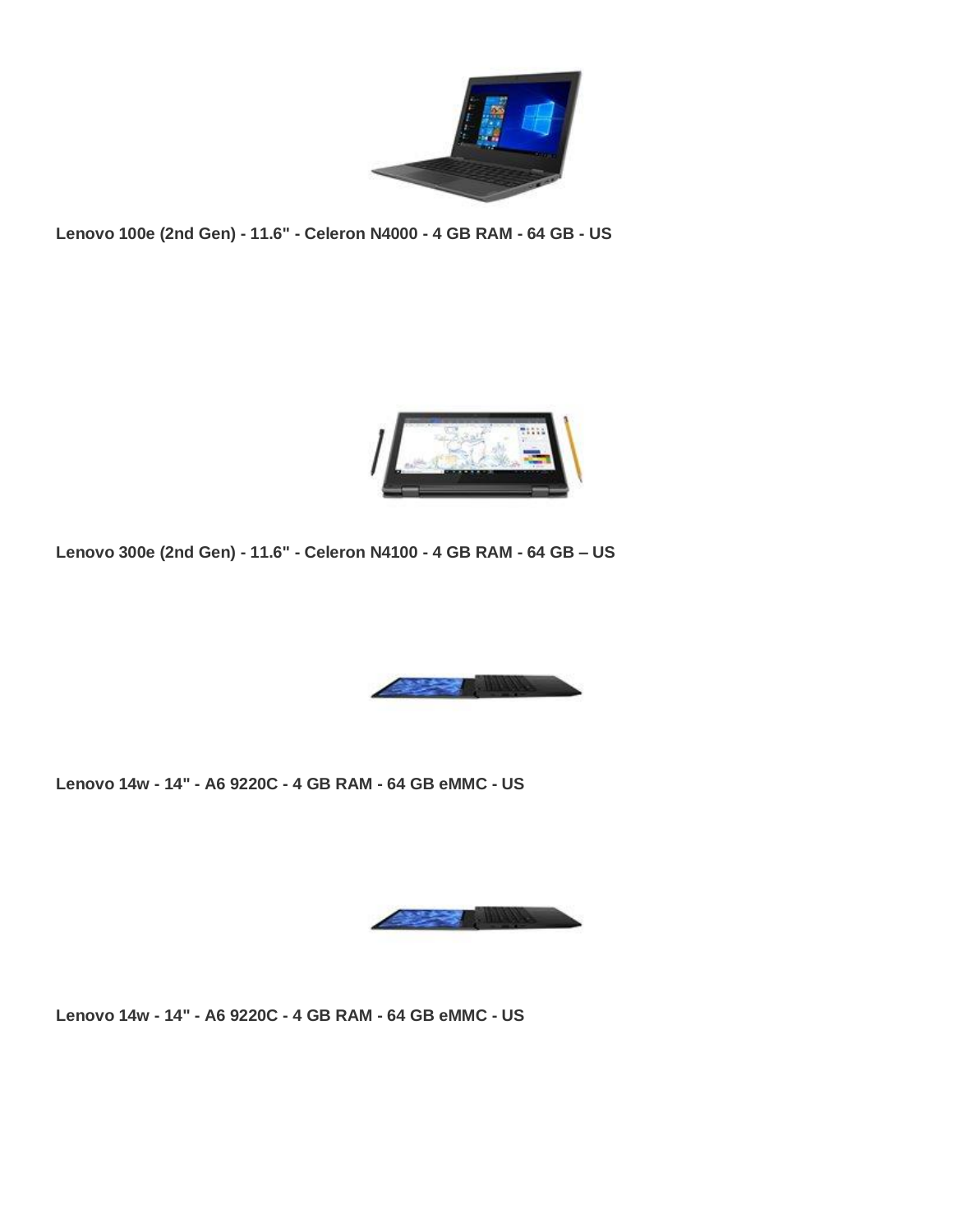

**Lenovo 100e Chromebook (2nd Gen) MTK - 11.6" - MT8173c - 4 GB RAM - 32 GB eMMC - US**



**Lenovo Yoga 730-15IWL - 15.6" - Core i5 8265U - 12 GB RAM - 256 GB SSD - US**



**Lenovo Yoga 730-15IWL - 15.6" - Core i7 8565U - 12 GB RAM - 256 GB SSD - US**



**Lenovo IdeaPad 130S-11IGM - 11.6" - Celeron N4000 - 4 GB RAM - 64 GB eMMC - US**



**Lenovo IdeaPad L340-17IWL - 17.3" - Core i3 8145U - 8 GB RAM - 1 TB HDD - English**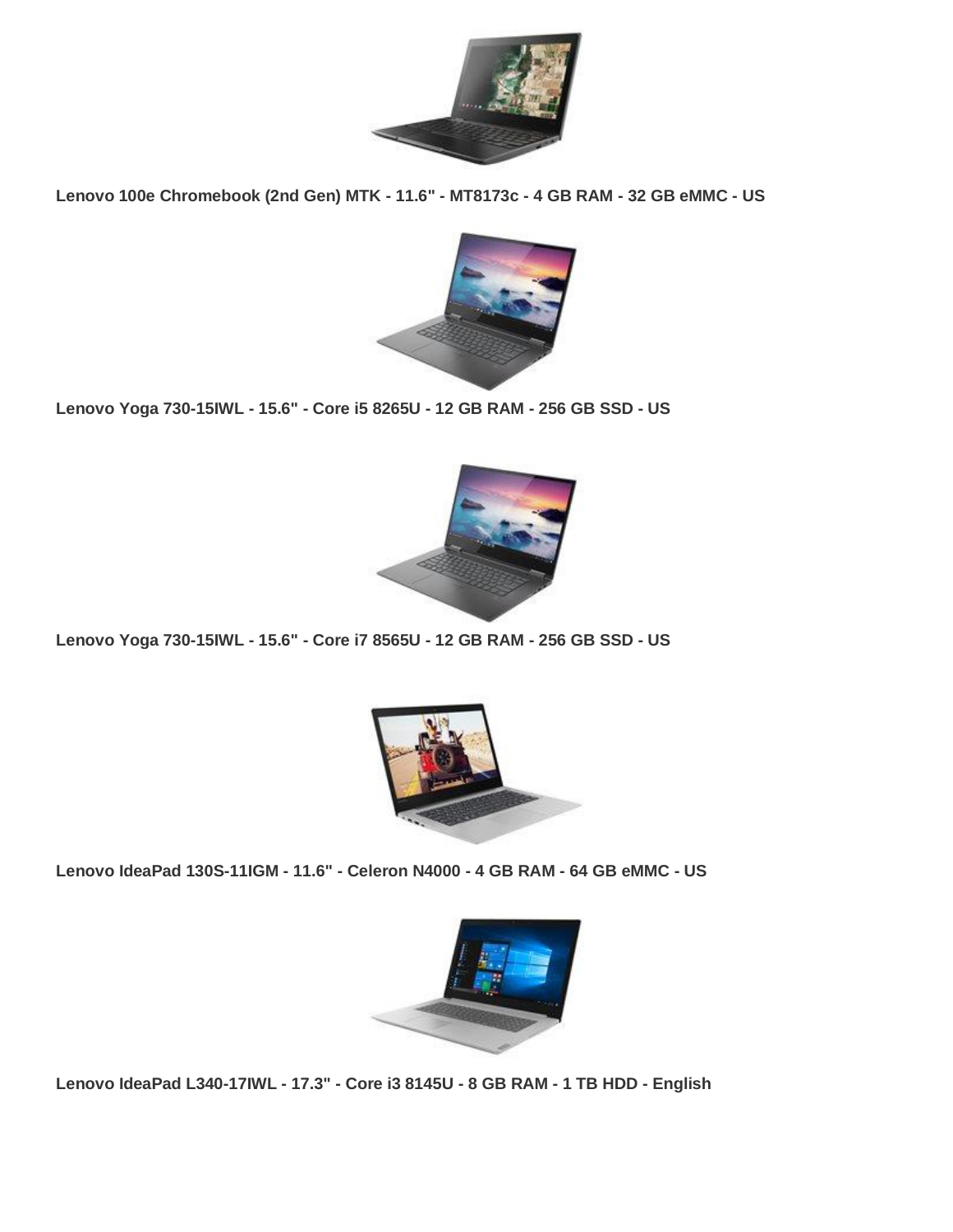

**Lenovo ThinkPad T490 - 14" - Core i5 8265U - 8 GB RAM - 256 GB SSD - US**



**Lenovo ThinkPad T490 - 14" - Core i5 8265U - 16 GB RAM - 256 GB SSD - US**



**Lenovo ThinkPad T490 - 14" - Core i7 8565U - 16 GB RAM - 1 TB SSD - US**



**Lenovo ThinkPad T490 - 14" - Core i7 8565U - 8 GB RAM - 256 GB SSD - US**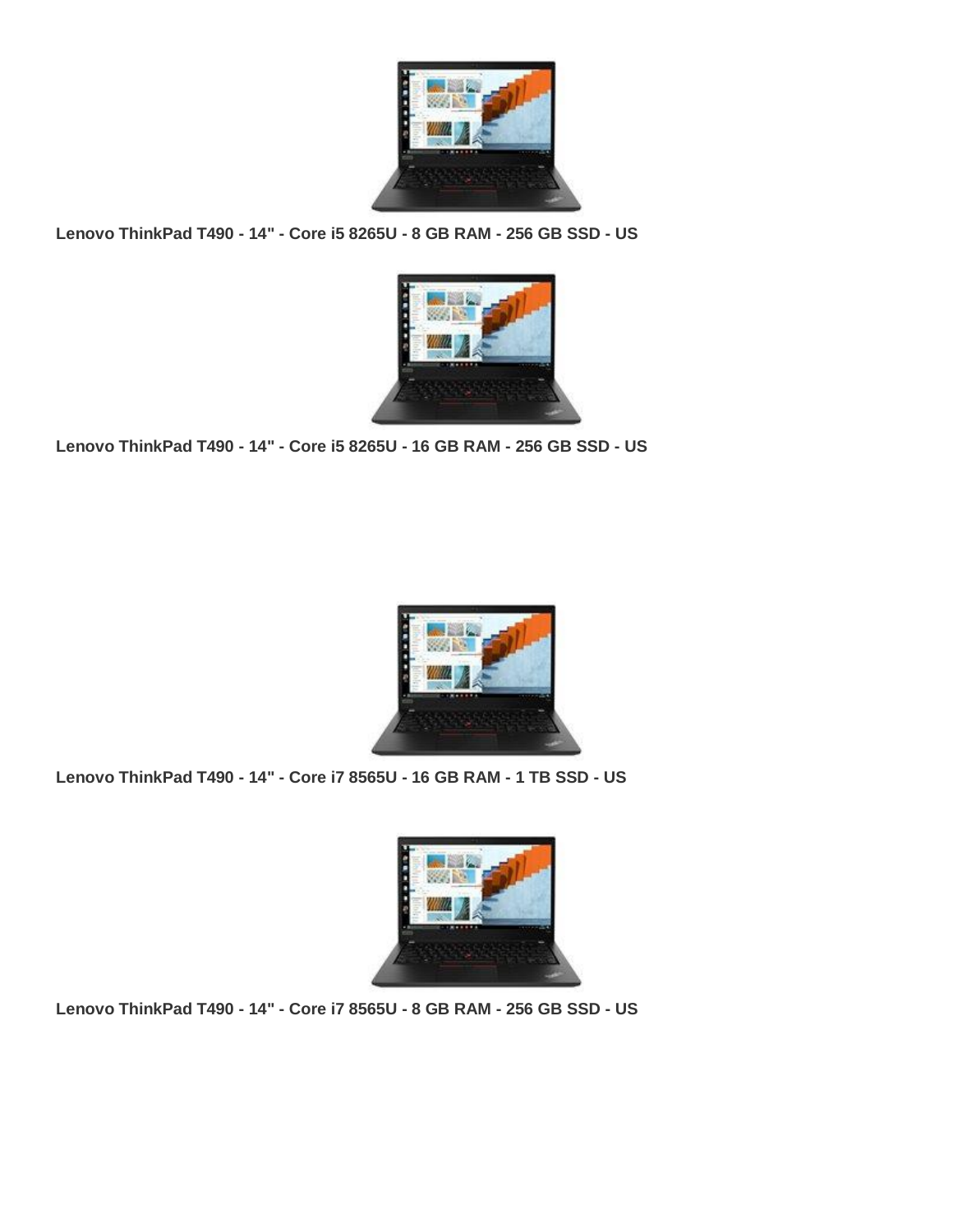

**Lenovo ThinkPad T490 - 14" - Core i7 8565U - 16 GB RAM - 512 GB SSD - US**



**Lenovo ThinkPad T490 - 14" - Core i7 8565U - 8 GB RAM - 512 GB SSD - US**



**Lenovo ThinkPad T490 - 14" - Core i5 8265U - 16 GB RAM - 512 GB SSD - US**



**Lenovo ThinkPad T490 - 14" - Core i5 8265U - 8 GB RAM - 256 GB SSD - US**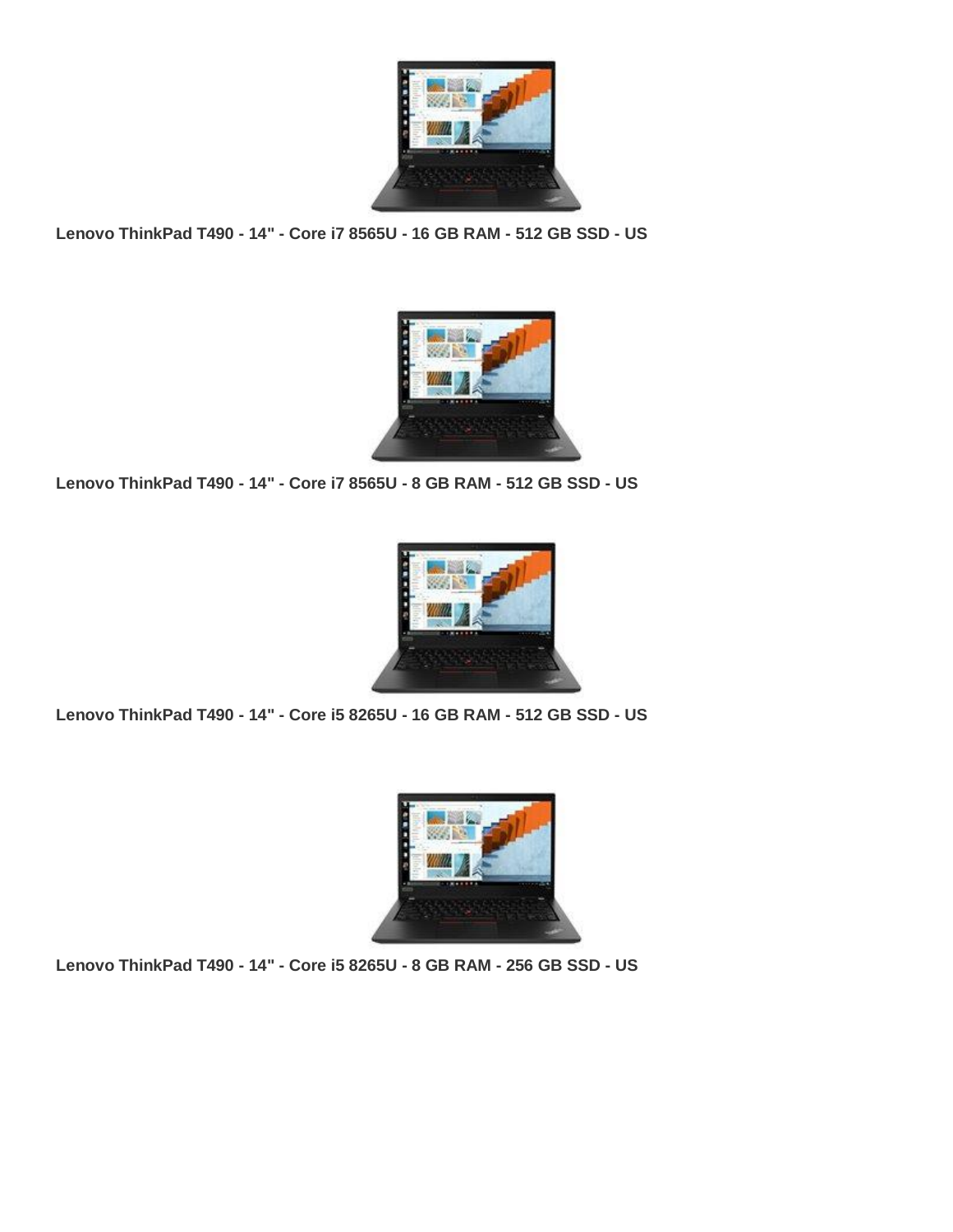

**Lenovo ThinkPad T590 - 15.6" - Core i5 8265U - 8 GB RAM - 256 GB SSD - US**



**Lenovo ThinkPad T590 - 15.6" - Core i7 8565U - 8 GB RAM - 256 GB SSD - US**



**Lenovo ThinkPad T590 - 15.6" - Core i5 8265U - 16 GB RAM - 256 GB SSD - US**



**Lenovo ThinkPad T590 - 15.6" - Core i5 8265U - 8 GB RAM - 128 GB SSD - US**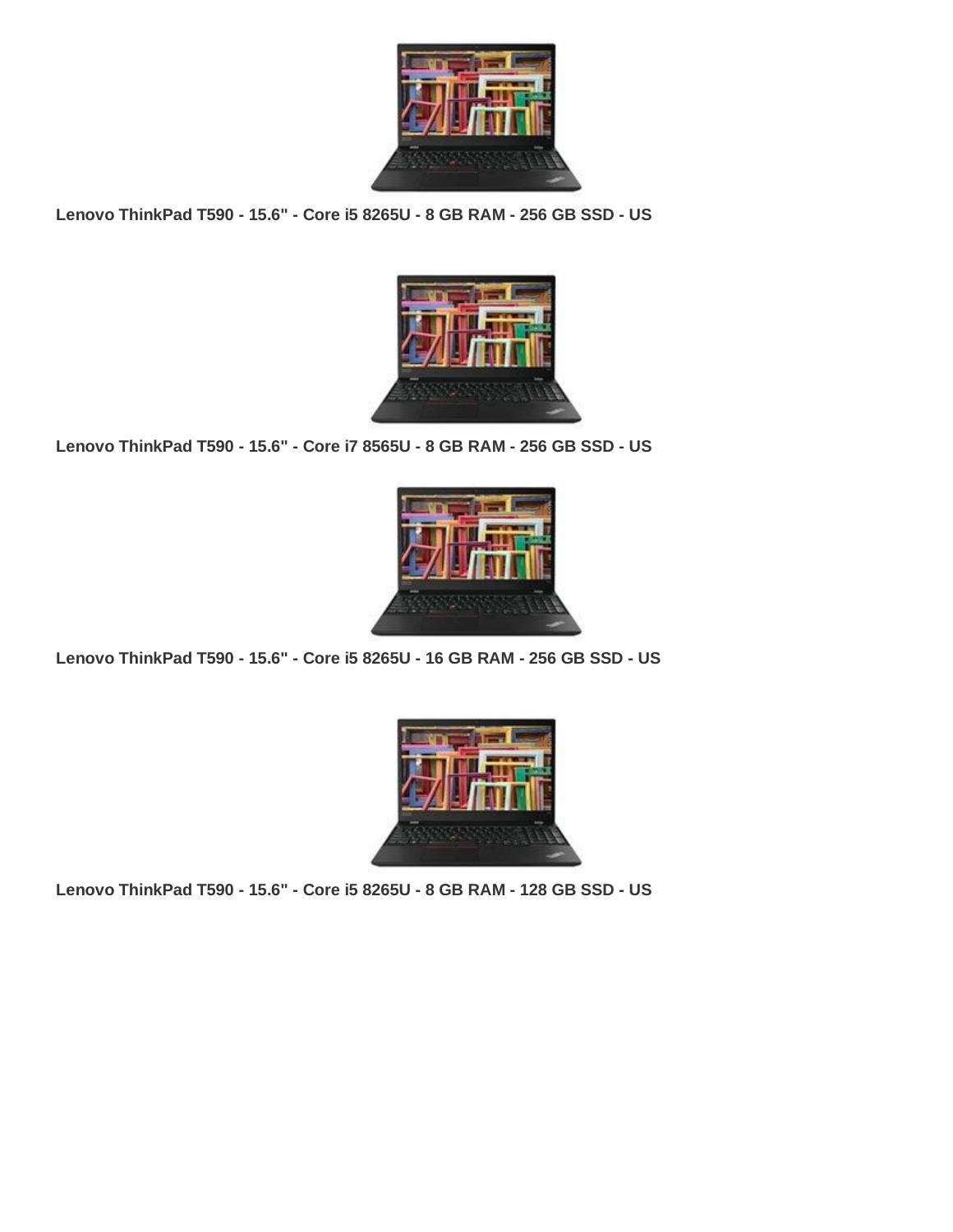

**Lenovo ThinkPad T590 - 15.6" - Core i5 8265U - 8 GB RAM - 256 GB SSD - US**



**Lenovo ThinkPad T590 - 15.6" - Core i7 8565U - 8 GB RAM - 512 GB SSD - US**



**Lenovo ThinkPad T590 - 15.6" - Core i7 8565U - 16 GB RAM - 256 GB SSD - US**



**Lenovo ThinkPad T590 - 15.6" - Core i7 8565U - 8 GB RAM - 256 GB SSD – US**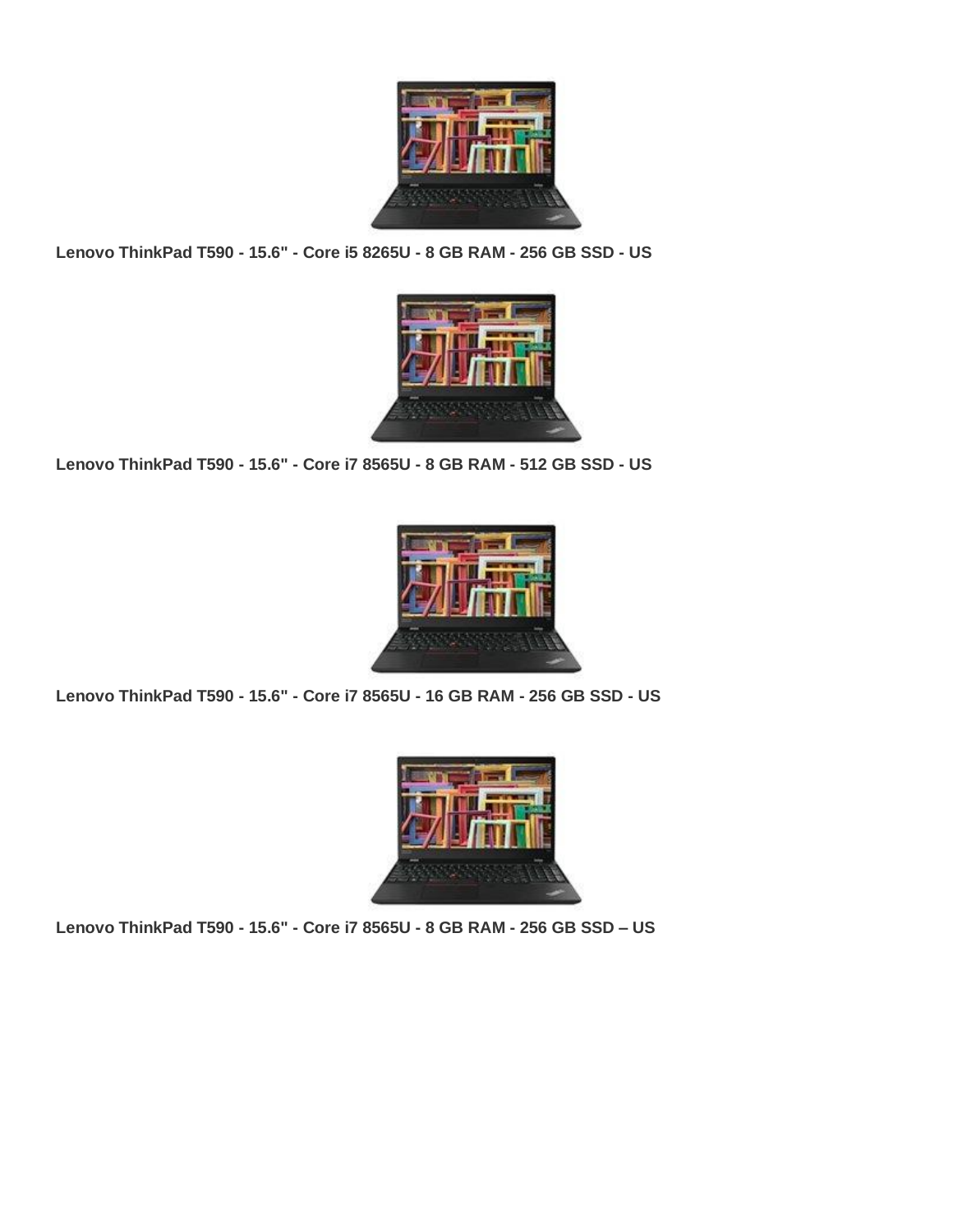

**Lenovo ThinkPad T590 - 15.6" - Core i5 8265U - 16 GB RAM - 512 GB SSD - US**



**Lenovo ThinkPad T490s - 14" - Core i5 8265U - 16 GB RAM - 512 GB SSD - US**



**Lenovo ThinkPad T490s - 14" - Core i5 8265U - 8 GB RAM - 128 GB SSD - US**



**Lenovo ThinkPad T490s - 14" - Core i5 8265U - 8 GB RAM - 256 GB SSD - US**



**Lenovo ThinkPad T490s - 14" - Core i7 8565U - 8 GB RAM - 256 GB SSD - US**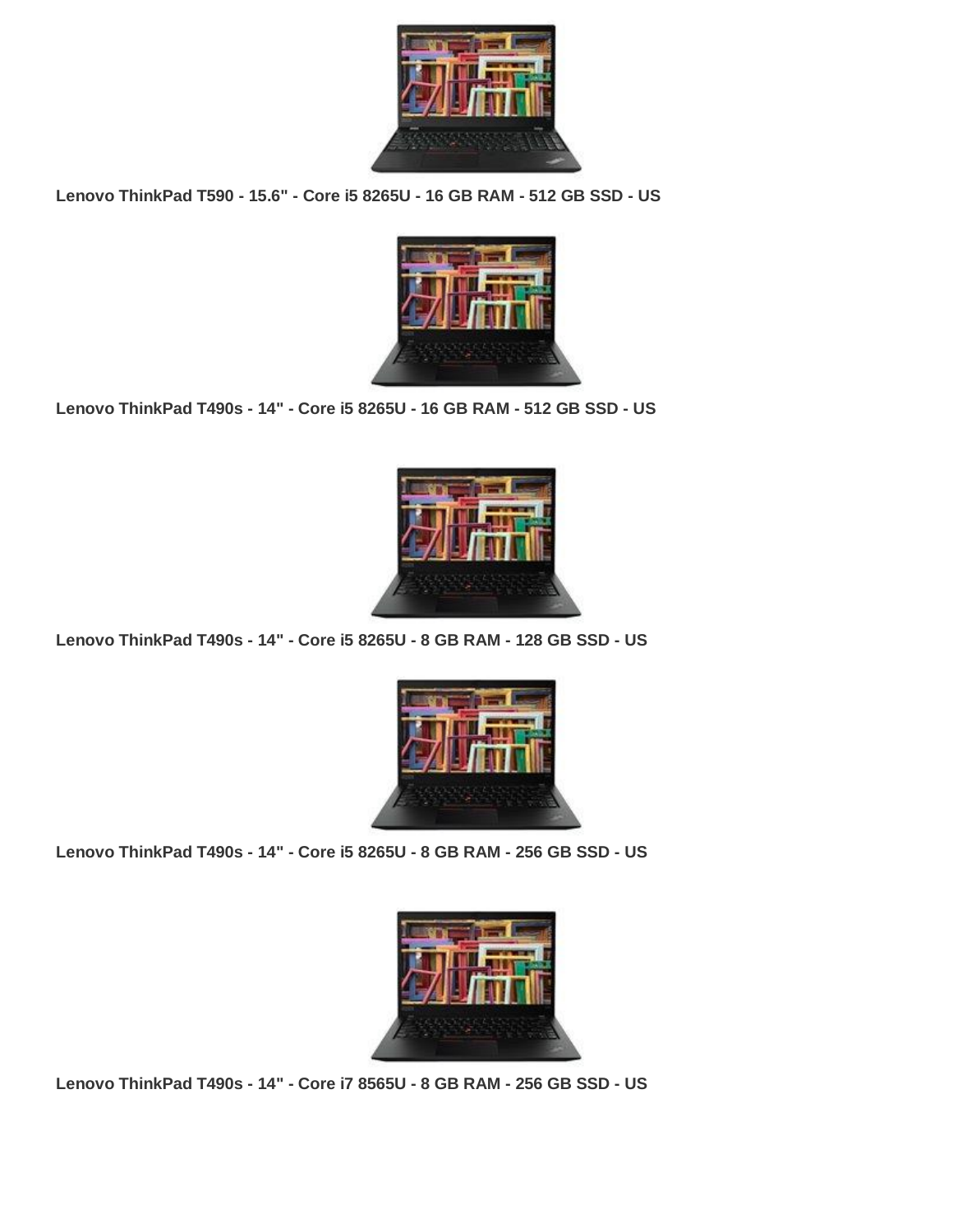

**Lenovo ThinkPad T490s - 14" - Core i5 8265U - 8 GB RAM - 256 GB SSD - US**



**Lenovo ThinkPad T490s - 14" - Core i7 8565U - 16 GB RAM - 512 GB SSD - US**



**Lenovo ThinkPad T490s - 14" - Core i7 8565U - 16 GB RAM - 512 GB SSD - US**



**Lenovo ThinkPad X390 - 13.3" - Core i5 8265U - 8 GB RAM - 256 GB SSD - US**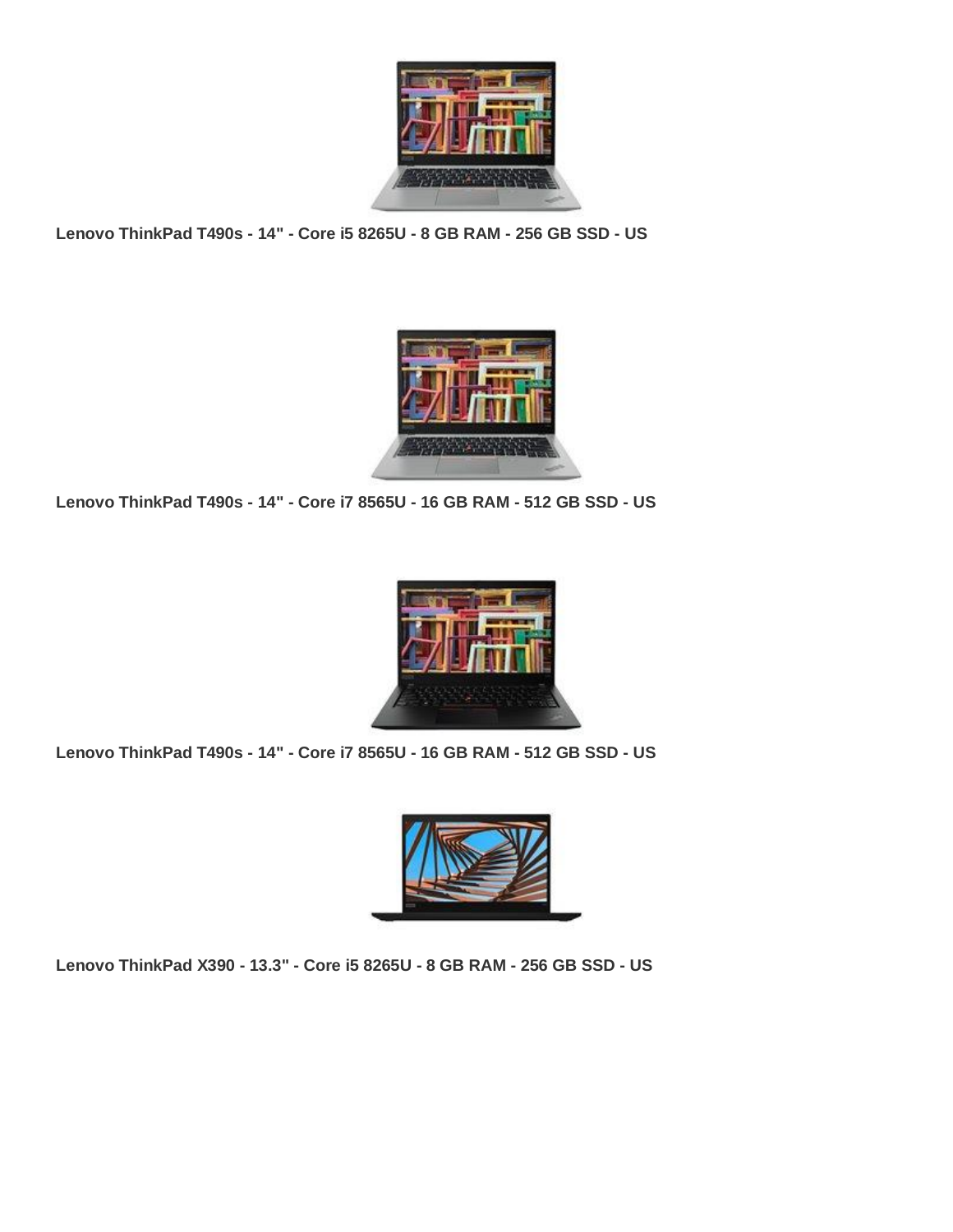

**Lenovo ThinkPad X390 - 13.3" - Core i7 8565U - 16 GB RAM - 512 GB SSD - US**



**Lenovo ThinkPad X390 - 13.3" - Core i7 8565U - 8 GB RAM - 512 GB SSD - US**



**Lenovo ThinkPad X390 - 13.3" - Core i5 8265U - 8 GB RAM - 256 GB SSD - US**



**Lenovo 300e (2nd Gen) - 11.6" - Pentium Silver N5000 - 4 GB RAM - 128 GB SSD - US**



**Lenovo Flex 14API - 14" - Ryzen 5 3500U - 8 GB RAM - 256 GB SSD - US**